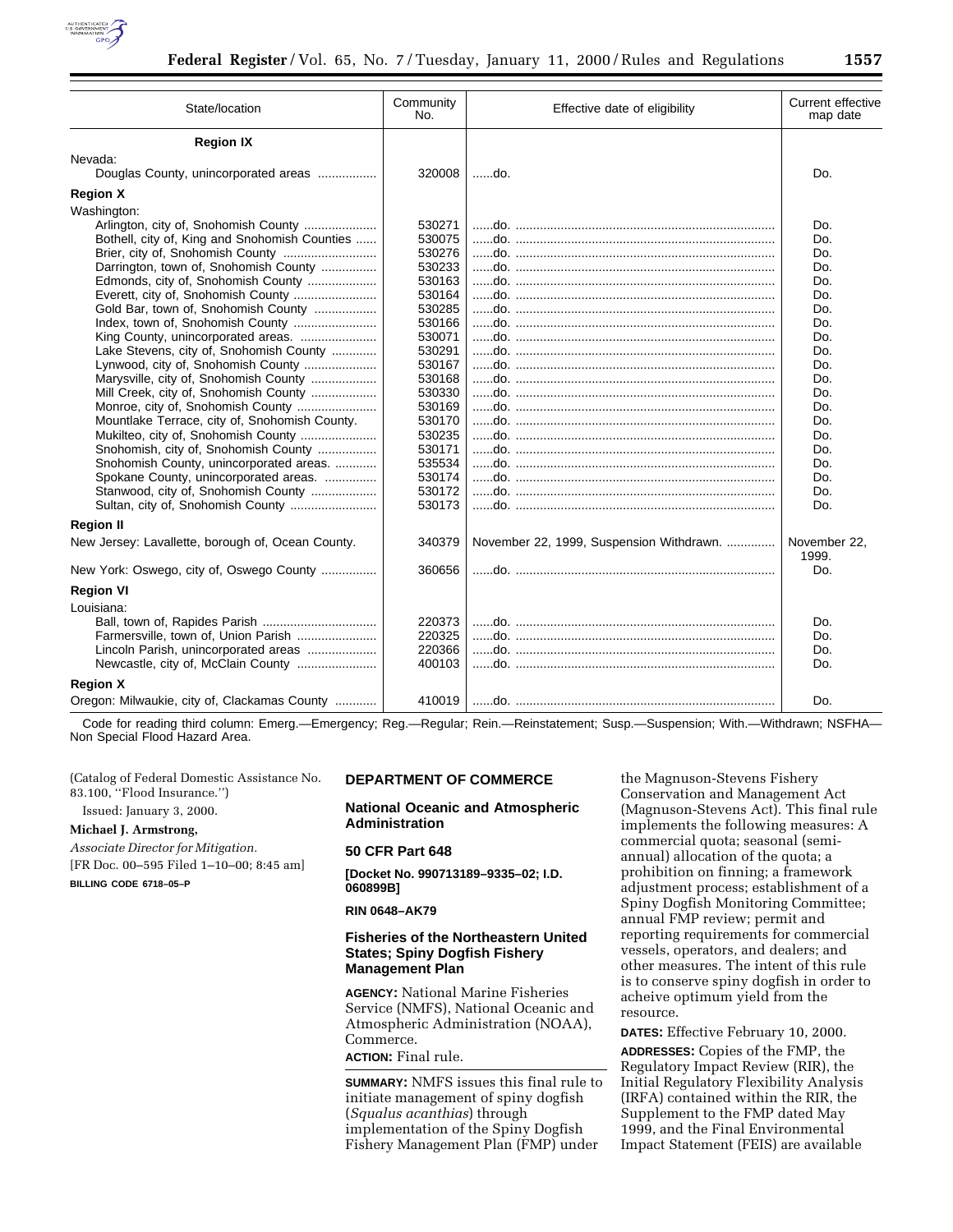from Daniel Furlong, Executive Director, Mid-Atlantic Fishery Management Council (MAFMC), Room 2115, Federal Building, 300 South New Street, Dover, DE 19904–6790. The IRFA, its summary in the proposed rule, the comments and responses on economic impacts, and the discussion in the classification section of the final rule constitute the Final Regulatory Flexibility Analysis (FRFA) for this action.

Comments regarding burden-hour estimates for collection-of-information requirements contained in this rule should be sent to Patricia A. Kurkul, Regional Administrator, Northeast Region, National Marine Fisheries Service, One Blackburn Drive, Gloucester, MA 01930–2298, and to the Office of Information and Regulatory Affairs, Office of Management and Budget (OMB), Washington, DC 20503 (Attention: NOAA Desk Officer).

# **FOR FURTHER INFORMATION CONTACT:** Richard A. Pearson, Fishery Policy Analyst, at 978–281–9279.

**SUPPLEMENTARY INFORMATION:** The spiny dogfish (*Squalus acanthias*) is a common small shark that inhabits the temperate and sub-Arctic latitudes of the North Atlantic Ocean. In the Northwest Atlantic, spiny dogfish range from Labrador to Florida, but are most abundant from Nova Scotia to Cape Hatteras. They migrate seasonally, moving north in spring and summer, and south in fall and winter. Spiny dogfish are considered a unit stock in the Northwest Atlantic Ocean.

Spiny dogfish landings on the East Coast have increased dramatically in the last 10 years as export markets for dogfish have been developed. The fishing mortality rate (F) has correspondingly risen from below an estimated F=0.1 in the 1980's to the current estimate of F=0.3. Dogfish landings have been primarily composed of females because they attain a larger size than males, and large fish are preferred by the processing sector. The 26th Northeast Regional Stock Assessment Workshop (SAW 26), in 1998, indicated that biomass estimates of mature females (> 80 cm) have declined by over 50 percent since 1989. Recruitment of juvenile spiny dogfish was the lowest on record in 1997. The combination of increased fishing mortality, declining biomass of mature females, and low recruitment have contributed to the overfished condition of the stock.

NMFS notified the Mid-Atlantic and New England Fishery Management Councils (Councils) on April 3, 1998, that spiny dogfish was being added to the list of overfished stocks in the

Report on the Status of the Fisheries of the United States, prepared pursuant to section 304 of the Magnuson-Stevens Act. The Magnuson-Stevens Act requires the regional fishery management councils to prepare measures within 1 year of notification to end overfishing and to rebuild the overfished stock.

The FMP was developed jointly by the Councils, with the Mid-Atlantic Council having the administrative lead.

A Notice of Availability (NOA) for the FMP was published in the **Federal Register** on June 29, 1999 (64 FR 34759), and solicited public comment through August 30, 1999. The proposed rule to implement the FMP was published in the **Federal Register** on August 3, 1999 (64 FR 42071), and solicited public comments through September 17, 1999. The NOA for the FEIS was published on August 20, 1999 (64 FR 45541), and solicited comments through September 10, 1999. Comments received by August 30, 1999, in response to any of these documents, were considered when NMFS made the decision to partially approve the FMP on September 29, 1999. The only measure in the FMP that was disapproved was the specification of 180,000 mt as the spawning stock biomass (SSB) target level. The SSB target was not a regulatory measure and the disapproval has no impact on these final regulations.

#### **Management Measures**

This final rule implements the following measures contained in the FMP: (1) A commercial quota; (2) seasonal (semi-annual) allocation of a commercial quota; (3) a prohibition on finning; (4) a framework adjustment process; (5) the establishment of a Spiny Dogfish Monitoring Committee; (6) annual FMP review; (7) permit and reporting requirements for commercial vessels, operators, and dealers; and (8) other measures regarding sea samplers, foreign fishing, and exempted fishing activities.

### *Commercial Quota*

An annual spiny dogfish commercial quota will be allocated to the fishery to control F. The quota will be set at a level to assure that the F specified for the appropriate year in the FMP and § 648.230(a) will not be exceeded. The annual commercial quota will be established by the Regional Administrator, Northeast Region, NMFS (Regional Administrator), based upon recommendations made by the Councils with the advice of the Spiny Dogfish Monitoring Committee and the Joint Spiny Dogfish Committee. The quota recommendation will be based upon

projected stock size estimates for each year, as derived from the latest stock assessment information, coupled with the target F specified for each year. The quota is specified for a fishing year that begins on May 1, and is subdivided into two semi-annual periods. The period from May 1–October 31 is allocated 57.9 percent of the annual quota and the period from November 1–April 30 is allocated 42.1 percent of the annual quota. The percent allocation of quota between the two semi-annual quota period may be revised through the framework adjustment process described herein.

All spiny dogfish landed for sale in the states from Maine through Florida will be applied against the commercial quota, regardless of where the spiny dogfish were harvested. NMFS will monitor the fishery to determine when the quota for a semi-annual quota period is reached. NMFS will publish notification in the **Federal Register** prohibiting possession, fishing for, or landing of spiny dogfish by vessels with Federal spiny dogfish permits from the date on which the quota is projected to be attained through the remainder of the quota period.

The rebuilding schedule and corresponding annual quotas, as described in the FMP, were developed assuming an implementation date of May 1, 1999. According to the rebuilding schedule adopted by the Councils for the period May 1, 1999, to April 30, 2000, F is reduced to 0.2, which results in a quota of 22,059,228 lbs (10,006 mt), for the first year. The semi-annual allocations for this period are 12,772,293 lb (5,793.5 mt) for the period May 1, 1999–October 31, 1999; and 9,286,935 lb (4,212.5 mt) for the period November 1, 1999–April 30, 2000. Due to delays in the development of the FMP, the implementation date of this FMP will be February 10, 2000. Therefore, the requirements established by this final rule concerning quotas apply for the second semi-annual period only.

For the remaining years of the rebuilding plan, the FMP specifies that F will be reduced to 0.03. This has been initially projected to result in annual quotas ranging from approximately 2,901,254 lbs (1,316 mt) to 3,198,875 lbs (1,451 mt) until rebuilding is achieved. The quotas in the FMP were developed assuming, among other things, that current levels of discard mortality will continue at recent average annual rates.

### *Prohibition on Finning*

Finning, the act of removing the fins of spiny dogfish and discarding the carcass, is prohibited. Vessels that land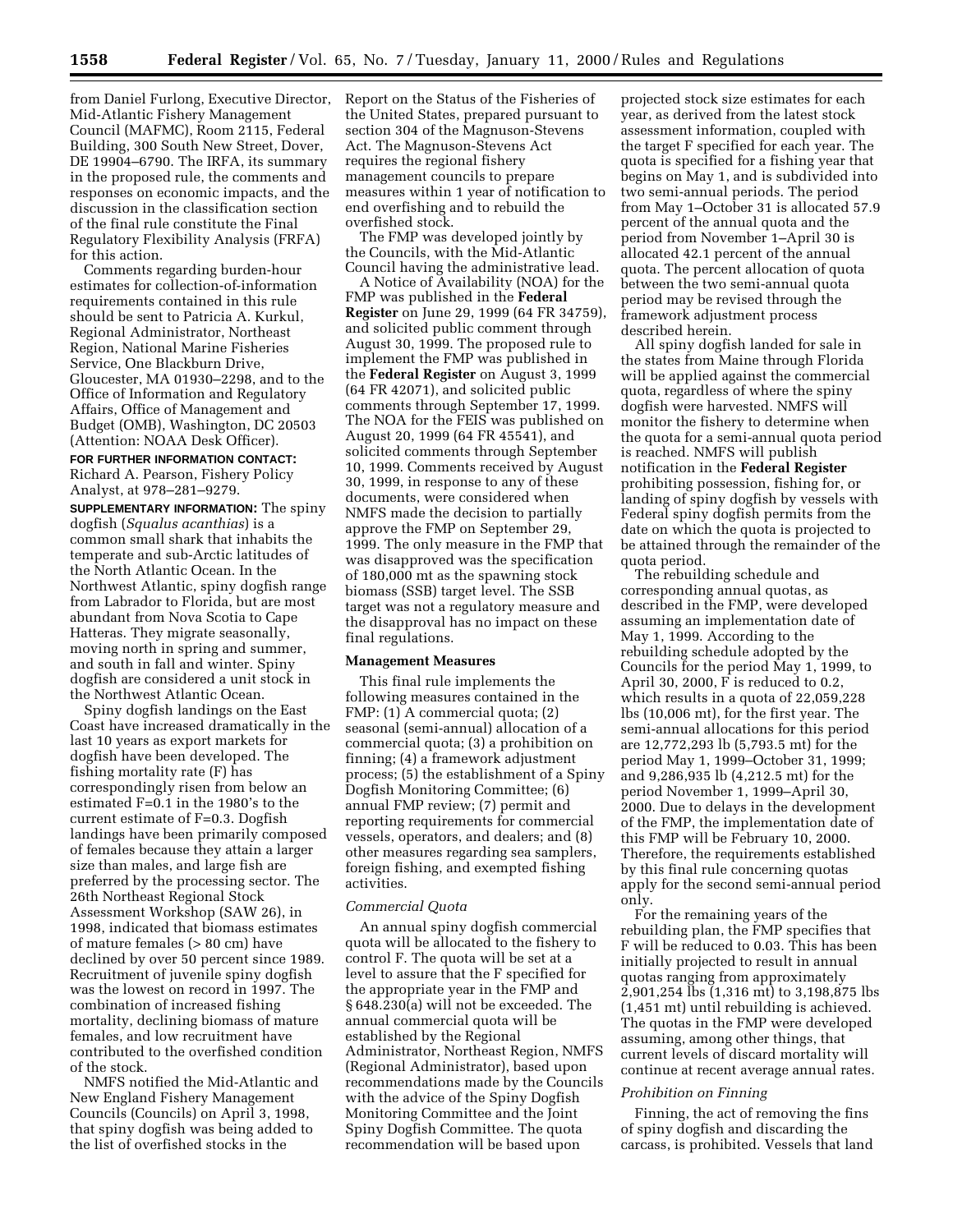spiny dogfish are prohibited from landing fins in excess of 5 percent, by weight, of the weight of spiny dogfish carcasses landed. Fins may not be stored on board a vessel after the vessel lands spiny dogfish.

#### *Framework Adjustment Process*

The Councils may add or modify management measures through a framework adjustment process that establishes a streamlined public review process. The following management measures could be implemented or adjusted at any time through the framework adjustment process: (1) Minimum fish size; (2) maximum fish size; (3) gear requirements, restrictions, or prohibitions, including, but not limited to, mesh size restrictions and net limits; (4) regional gear restrictions; (5) permitting restrictions and reporting requirements; (6) recreational fishery restrictions, including possession limits, size limits, and season/area restrictions; (7) commercial season and area restrictions; (8) commercial trip or possession limits; (9) fin weight to carcass weight restrictions; (10) onboard observer requirements; (11) commercial quota system, including commercial quota allocation procedure and possible quota set-asides to mitigate bycatch and to conduct scientific research or for other reasons; (12) recreational harvest limit; (13) annual quota specification process; (14) FMP Monitoring Committee composition and process; (15) description and identification of essential fish habitat (EFH); (16) description and identification of habitat areas of particular concern; (17) overfishing definition and related thresholds and targets; (18) regional season restrictions (including the option to split seasons); (19) restrictions on vessel size (length and gross registered tonnage (GRT)) or shaft horsepower; (20) target quotas; (21) provisions to mitigate marine mammal entanglements and interactions; (22) regional management; (23) any management measures currently included in the FMP; and (24) provisions relating to aquaculture projects.

The framework adjustment process involves the following steps. If the Councils determine that an adjustment to management measures is necessary to meet the goals and objectives of the FMP, they will develop and analyze appropriate management actions over the span of at least two meetings of each Council. The Councils will provide the public with advance notice of the availability of the recommended measures, justification for the measures, and all appropriate analyses, such as economic and biological analyses. The

Councils will allow the public an opportunity to comment on the proposed framework adjustment before and during the second Council meeting. After developing management actions and receiving public comments, the Councils will make a recommendation approved by a majority of each Council's members, present and voting, to the Regional Administrator. Adjustments to the FMP using the framework adjustment process will require the approval of both Councils. The Councils' recommendation to the Regional Administrator must include supporting rationale, an analysis of impacts, and a recommendation to the Regional Administrator on whether to publish the management measures as a proposed or final rule. The Councils' recommendation is reviewed by NMFS, and NMFS will determine whether the measures should be published or not. If NMFS does not concur with the Councils' recommendation, the Councils will be notified in writing of the reason for non concurrence.

## *Spiny Dogfish Monitoring Committee and Annual FMP Review*

A Spiny Dogfish Monitoring Committee is established made up of staff representatives of the Mid-Atlantic and New England Councils, the NMFS Northeast Regional Office, the NMFS Northeast Fisheries Science Center, and state representatives. The state representatives will include any individual designated by an interested state from Maine to Florida. In addition, the Monitoring Committee will include two non-voting, ex-officio industry representatives (one each from the Mid-Atlantic and New England Council regions). The Mid-Atlantic Council Executive Director or a designee will chair the Committee.

The Spiny Dogfish Monitoring Committee will annually review the best available data, as specified in 50 CFR 648.230, and recommend to the Joint Spiny Dogfish Committee a commercial quota and, possibly, other measures to assure that the target F specified for the appropriate year in § 648.230(a) for spiny dogfish is not exceeded. These recommendations will be reviewed, and possibly modified, by the Joint Spiny Dogfish Committee, which will then forward its recommendations to the Councils. The Councils will consider the recommendations of the Joint Spiny Dogfish Committee and then jointly make their recommendations to the Regional Administrator. The Regional Administrator will review the recommendations and, if necessary, may modify the annual quota and other management measures to assure that the

target F will not be exceeded. The Regional Administrator may modify the recommendations using any of the measures that were not rejected by both Councils. NMFS will publish a proposed and final rule in the **Federal Register** specifying a coastwide commercial quota and other measures, if any, necessary to assure the appropriate F specified in § 648.230(a) will not be exceeded.

### *Permits for Vessels, Operators, and Dealers*

Any vessel of the United States that fishes for, possesses, or lands spiny dogfish in or from the exclusive economic zone (EEZ) must have been issued and carry on board a valid commercial spiny dogfish vessel permit. Individuals with commercial vessel permits may only sell spiny dogfish, at the point of first sale, to a dealer who has a valid dealer permit issued pursuant to this FMP.

Any individual who operates a vessel that is issued a valid Federal commercial vessel permit for spiny dogfish must be issued an operator permit. Any vessel fishing commercially for spiny dogfish will be required to have at least one operator who holds an operator permit on board. The operator is accountable for violations of the fishing regulations, with penalties that may include a permit sanction. During a permit sanction period, the individual operator may not work in any capacity aboard a federally permitted fishing vessel.

Any dealer of spiny dogfish must be issued a Federal dealer permit to receive spiny dogfish for a commercial purpose other than transport from a vessel possessing a Federal commercial spiny dogfish permit.

## *Reporting Requirements for Vessels, Dealers and Processors*

Owners or operators of vessels issued a Federal spiny dogfish permit are required to submit vessel trip reports on a monthly basis. These vessel trip reports are the same as those required under other Federal FMPs in the Northeast Region.

Dealers with permits issued pursuant to regulations implementing this FMP are required to submit weekly reports showing the quantity of all fish purchased and the name and permit number of the vessels from which the fish were purchased and to report purchases of spiny dogfish through the Interactive Voice Response (IVR) system utilized for quota-managed species in the Northeast Region. Dealers also are required to report annually to NMFS certain employment data. These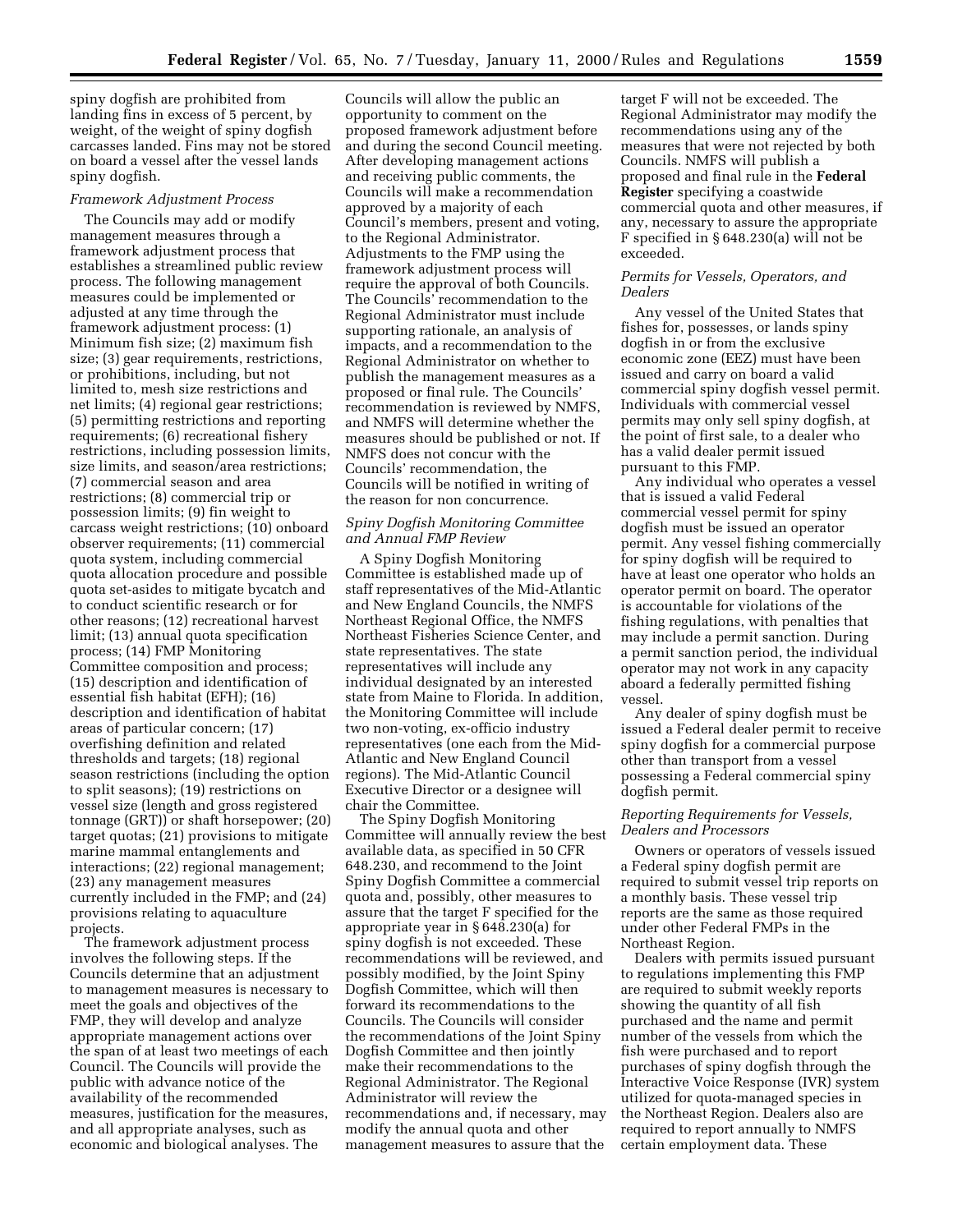requirements are the same as those established by other Federal FMPs in the Northeast Region.

# *Other Measures*

This rule authorizes the Regional Administrator to place sea samplers aboard spiny dogfish vessels.

The total allowable level of foreign fishing is zero; therefore, foreign fishing vessels may not fish for or retain any spiny dogfish. Foreign fishing vessels may not fish for nor retain spiny dogfish.

The Regional Administrator, in consultation with the Executive Directors of the Councils, may exempt any person or vessel from the requirements of the regulations implementing the FMP in order to conduct experimental fishing beneficial to the management of the spiny dogfish resource or fishery. The exemption must be consistent with the objectives of the FMP, the provisions of the Magnuson-Stevens Act, and other applicable law. The exemption may not have a detrimental effect on the spiny dogfish resource and/or fishery, cause any quota to be exceeded, or create significant enforcement problems.

### **Comments and Responses**

There were 124 written comments received from the public during the comment period announced in the NOA of the FMP, which ended August 30, 1999. Many of the comments were submitted in support of the comments offered by a coalition of several conservation groups including the Center for Marine Conservation, the National Audubon Society, the Environmental Defense Fund, the Ocean Wildlife Campaign, the Natural Resources Defense Council, Fish Forever, and the American Oceans Campaign. Other comments were submitted by the Massachusetts Division of Marine Fisheries (MDMF), and law firms representing fishing industry groups and non-fishing entities. All comments received prior to August 30, 1999, were considered in making the decision September 29, 1999, to partially approve the FMP. All of these comments are addressed here. There were three comments received after the close of the comment period for the FMP but during the comment period of the proposed rule, which closed September 17, 1999. The portions of these comments that concern the implementation of the approved FMP measures in this final rule are addressed here.

*Comment 1*: There were 122 commenters who requested NMFS to reject the rebuilding target of 180,000 mt spawning stock biomass (SSB) specified in the FMP. These commenters noted their support for a rebuilding target of 200,000 mt SSB.

*Response*: The rebuilding target of 180,000 mt SSB was disapproved by NMFS because it does not provide for rebuilding to maximum sustainable yield as required by the Magnuson-Stevens Act. The best available scientific information identified 200,000 mt SSB as the appropriate biomass rebuilding target.

*Comment 2*: There were 122 commenters who expressed support for specific measures in the FMP. The measures cited were the requirement to close the fishery upon attainment of the semi-annual quota and the prohibition on ''finning.''

*Response*: These measures were approved.

*Comment 3*: There were 122 commenters who indicated that the Spiny Dogfish Monitoring Committee should be composed only of technical and scientific members, without fishing industry representation because the management process provides for public input through Council, Committee, and Advisory Panel meetings.

*Response*: NMFS sees no legal basis to question the specific membership of the Monitoring Committee. In addition, NMFS notes that the two industry representatives will be non-voting, exofficio industry representatives (one each from the Mid-Atlantic and New England Council regions). NMFS notes that the intent of the Councils in including these representatives on the committee is to provide information regarding the commercial fishery.

*Comment 4*: One commenter stated that the rebuilding target of 180,000 mt SSB is too high. The commenter contended that the rebuilding target was determined subjectively using a Ricker dome-shaped stock/recruitment (S/R) curve and that a Beverton model would be just as appropriate to determine the rebuilding target.

*Response*: NMFS disapproved the rebuilding target of 180,000 mt SSB contained in the FMP because it does not provide for rebuilding to maximum sustainable yield as required by the Magnuson-Stevens Act. An Overfishing Definition Review Panel was initially established by the Councils to develop definitions of overfishing that conform with the Magnuson-Stevens Act. The Spiny Dogfish Technical Committee, in developing the FMP, adopted the definition that was developed by the Overfishing Definition Review Panel. Both of these groups recommended a rebuilding target of 200,000 mt SSB. Later, upon request by the Councils, the joint Scientific & Statistical Committee (SSC) reviewed and discussed the argument in favor of the Beverton model. The SSC clearly indicated that the Ricker S/R model is appropriate for spiny dogfish.

*Comment 5*: A commenter stated that the rebuilding schedule in the FMP cannot be met without an effective control on discards of spiny dogfish in fisheries targeting other species. The commenter asserts that such discards will increase as the spiny dogfish stock rebuilds.

*Response*: The rebuilding schedule in the FMP presumes that the proportion of mortality from discards will remain at current levels, relative to landings, throughout the rebuilding period. The fishery data indicate that a significant portion of dogfish discards occur in the directed dogfish fishery, which does not retain dogfish that are too small for purchase by processors. Since the FMP restricts the directed fishery, it is presumed the discards from those participants will decrease beginning in year 2 of the FMP. The Spiny Dogfish Technical Committee projected that the rebuilding schedule can be accomplished with minimal impacts on other fisheries. However, if discards do increase significantly in fisheries targeting other species, the Councils can develop measures to address discards through the framework adjustment process or through an FMP amendment.

*Comment 6*: A commenter indicates that discards in the FMP are noted as being approximately 4,445 mt, yet the rebuilding projection is predicated upon discards of 80,000 mt. The letter requests that this discrepancy be reconciled.

*Response*: The value of 4,445 mt was obtained using the average of dogfish discards from 1995 - 1997 based upon sea sampled trips. The estimate of 80,000 mt, which the commenter notes is embedded in the rebuilding projection models, is obtained by subtracting 1997 dogfish landings (approximately 20,000 mt) from the NMFS 1997 survey area-swept biomass estimate multiplied by the 1997 exploitation rate (100,000 mt). These values should not be used for comparison, primarily because of how the survey area-swept biomass estimate is used in the dogfish assessment (i.e., as an index of abundance), and because of some uncertainty regarding estimates of discard mortality using sea-sampling data.

The estimates of swept area biomass were used in a biological projection model to assess the effects of various alternative rebuilding strategies. The Technical Committee noted the strong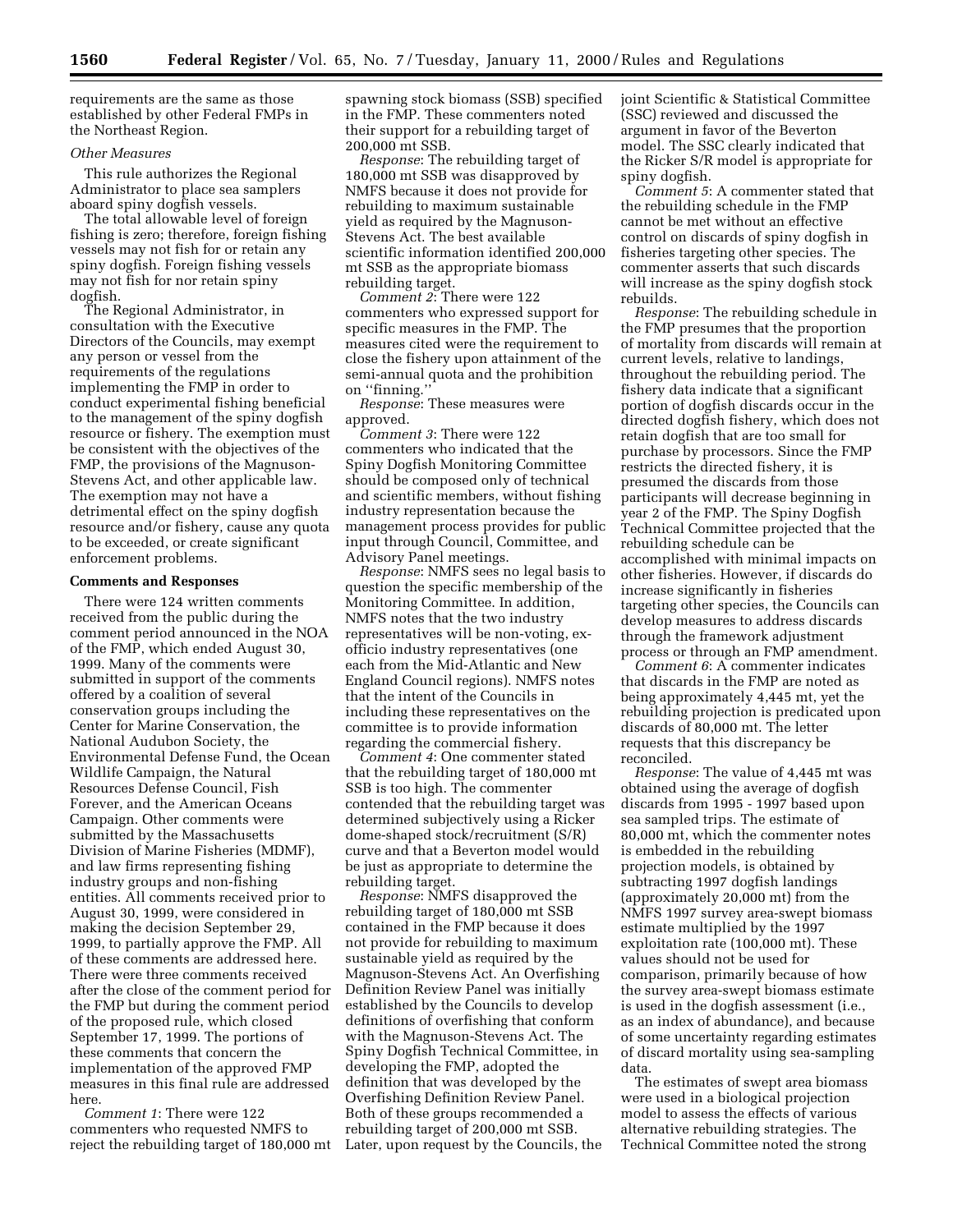correlation between the magnitude of landings when the fishery was directed for dogfish and the estimates of fishing mortality, and concluded that reductions in fishing mortality (including discards) should be proportional to the reduction in reported landings when directed fishing was reduced. This conclusion implies that discards are roughly proportional to, rather than independent of, the directed fishery. The rebuilding strategies were evaluated using trajectories of fishing mortality to attain the target biomass level. If the target fishing mortality rates cannot be achieved due to ineffective controls on discards, then the rebuilding strategy would need to be re-evaluated. The selected rebuilding strategy utilizes a strong assumption regarding the effectiveness of landings reductions to rebuild the resource. Rebuilding strategies that assume no proportionality between landings and discards would require more stringent measures and, possibly, a longer rebuilding period.

SAW 26 (1998) discussed estimating dogfish discards using sea sampling data and concluded that, at the time, it was not possible to derive reliable annual estimates of dogfish discards for all major gear/area/target species cells. There are some components of the fishery in which dogfish discards occur, but are not accounted for in the sea sampling data calculations. Sea sampling estimates are provisional, and further work on discard rates and the magnitude of total discard mortality is warranted. However, it is important to note that overall dogfish discards are likely substantially lower now, than in the period prior to 1994, owing to effort control strategies in a number of fisheries that would normally encounter dogfish.

*Comment 7*: One comment was received concerning the Regulatory Impact Review (RIR) portion of the FMP. The commenter was concerned that minimal analysis was provided in the RIR to determine the economic impact of implementing a very low quota in year 2 of the rebuilding schedule. The commenter indicated that the FMP does not consider the economic impacts of these quota levels, and contends the regulations will shut down processors who depend upon large quantities of dogfish to operate. The commenter also indicated that the analysis did not fully consider the loss of markets overseas.

*Response*: The RIR indicates that in year 2 ex-vessel gross revenue declines reach a high of \$3,383,903, as landings are reduced to 2,901,780 lbs (1316 mt).

Pack-out facility gross revenue declines are also the greatest in year 2, estimated at \$902,374. The FRFA concludes that these impacts are significant. The FRFA also concludes that in year 2, with an 89 percent reduction in landings (relative to status quo), 39 percent of harvesters will realize a reduction in gross revenue greater than 5 percent.

The FMP does acknowledge some uncertainty regarding the effects of very low quotas upon markets. Since most spiny dogfish are currently processed and exported, the implications of a very low total allowable level of landings (TAL) upon both foreign and domestic markets is difficult to predict. The RIR indicates that one of two scenarios is likely to occur. The demand for spiny dogfish by foreign markets may decline as this species is replaced by more readily available alternatives, or conversely, a reduced dogfish supply in combination with a static demand may cause increased dogfish prices and allow for a limited fishery to exist at low landings levels. The FMP acknowledges that the first scenario is more likely to occur, but the long-term effect of a large decline in demand is unknown. The FMP further states that the ability of processors and harvesters to re-establish export markets, if they are lost during the rebuilding phase, is unknown.

*Comment 8*: Three commenters suggested that alternative management strategies should be considered including establishment of a fishery harvesting male dogfish only, landing limits (aside from size limits) on mature females, area or seasonal closures, and gear alternatives.

*Response*: The Spiny Dogfish Committee considered a wide range of alternatives, including those suggested by the commenters. Three of the alternatives that were suggested by the respondents were specifically included as management options by the Spiny Dogfish Committee during the FMP development process, but were rejected and not considered to be significant alternatives to the proposed rule.

On January 22, 1998*,* at the first meeting of the Joint Spiny Dogfish Committee, a motion was unanimously adopted that the selective harvest of males be removed as a management measure in the FMP. Specific reasons for this decision were not provided in the Councils' summary minutes, but the Committee did not consider the option to be a significant feasible alternative at the time. After the FMP was submitted, on April 21, 1999, the Committee suggested that a male-only fishery be reexamined. The analysis of this option is not yet available.

Area and seasonal closures were recommended by the Committee to be included as management measures in the Public Hearing Document on January 22, 1998. The Spiny Dogfish Technical Committee discussed these alternatives, but reached a general consensus on May 8, 1998, that the effects of area closures would vary greatly from year to year and would be difficult to quantify due to spatial distribution and environmental factors affecting spiny dogfish annual migration. Therefore, area and seasonal closures were not considered to be a significant alternative to the preferred alternative. In addition, NMFS notes that area closures alone would, most likely, need to be very large and lengthy to effectively achieve the large reduction in fishing mortality that is specified in the FMP. Because of these reasons, the Councils chose not to develop area closures for inclusion in the FMP.

The Joint Spiny Dogfish Committee and the Mid-Atlantic Council did request that NMFS implement seasonal closures as interim measures in January 1999. The New England Council did not support the request for interim seasonal closures. NMFS ultimately denied the request for interim seasonal closures, in part because existing multispecies area closures were projected to reduce dogfish landings perhaps near the level specified in the FMP.

Gear alternatives, primarily minimum mesh sizes, were considered early in the FMP development process. The Committee discussed a minimum mesh size at their first meeting on January 22, 1998. At that meeting, the Committee voted to include minimum mesh size, gear restrictions, and gear limits as management options. Later, Council staff indicated on May 13, 1998, that there was very little available scientific information on spiny dogfish gear selectivity. An industry advisor indicated on May 12, 1998, that there should not be a minimum mesh size. Use of a minimum mesh size would capture larger dogfish and allow smaller dogfish to escape, thereby contradicting the need to protect larger females to improve recruitment of the species. A minimum mesh size is, therefore, not considered to be a significant alternative to the preferred alternative. The Committee discussion on minimum mesh size evolved into discussion on minimum fish size. A minimum fish size was rejected as a preferred option by the Committee on June 8, 1998.

A limit of 80 nets for the gillnet fishery was identified as a preferred alternative in the Public Hearing Document. This measure was rejected by the Committee on December 2, 1998.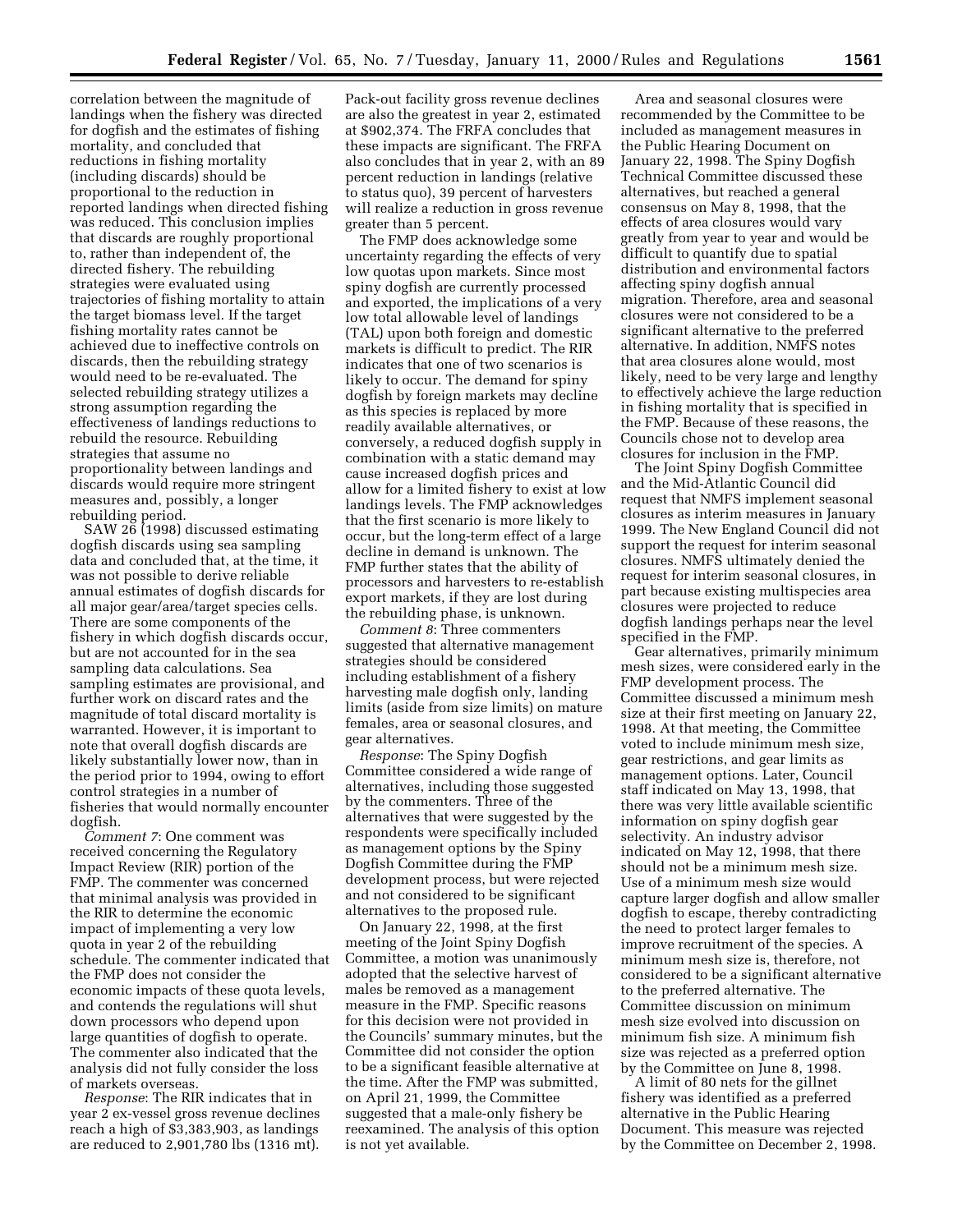A landing limit, or quota, for mature females was not specifically considered by the Committee. However, the Committee did reject the selective harvest of males as an option, which is very similar. At the time, the Committee did not believe that the selective harvest of males could be implemented in a feasible manner.

If alternative harvest strategies prove to be feasible, the FMP provides the Councils with framework and amendment processes to implement them.

*Comment 9*: One commenter stated that the possibility of a fishery targeting male dogfish was discussed at a public hearing, but was not mentioned in the FMP as an option considered by the Councils.

*Response*: As discussed above, the Joint Spiny Dogfish Committee considered the possibility of a maleonly fishery, but did not recommend that the Councils pursue it. A similar option was brought forward, which would allow only the harvest of dogfish within a particular size range of 27.5 to 32 inches (70 to 81 cm) (a so-called slot size limit). This measure was discussed because it could protect larger, mature female dogfish. However, a mechanism to implement a ''slot-limit'' was not identified. Unless gear could be devised to prevent the capture of dogfish larger or smaller than the slot size, such dogfish would be discarded and incur some level of mortality. The results of a projected TAL under this scenario indicated that the strategy would not shorten the rebuilding period. Thus, the potential benefits under this management strategy are less than the preferred alternative.

*Comment 10*: One commenter suggested that the management measures should focus on trip limits and area closures, rather than relying upon a quota to control the spiny dogfish harvest.

*Response*: The Joint Spiny Dogfish Committee and the Councils did consider trip limits for the spiny dogfish fishery. They decided against establishing a coastwide trip limit in conjunction with the quota system. The analysis conducted by the Councils indicated that a trip limit specified on an annual basis might be very low. The analysis indicated roughly 5000 federally permitted vessels from Maine to North Carolina. Assuming that each vessel makes 100 trips per year, and that half of those trips land dogfish, there are approximately 250,000 trips to distribute the quota between. For a quota of 1,316 mt, the associated trip limit would calculated in this manner would be about 12 pounds (5.5 kg).

Conceivably, a trip limit could be higher if the trip limit were specified for a limited duration. At the time, the Committee indicated that a trip limit established at one level for all vessels may not ensure quota availability distributed across all areas, gear types, and seasons.

As mentioned earlier, area closures were not considered to be a significant alternative because the movement of dogfish make it difficult to quantify the effects of closures on the dogfish harvest.

In all likelihood, to achieve the specified mortality reduction that is necessary to rebuild the dogfish stock, a trip limit would have to be very low and area closures would have to be large. Nevertheless, the FMP does allow for these options (area closures and trip limits) to be implemented under a framework action if the Councils choose this management option in the future.

*Comment 11*: One commenter alleged that the Councils did not utilize the best available scientific information in developing the FMP.

*Response*: NMFS disagrees. The FMP is based upon the best scientific information available. Spiny dogfish were last assessed at SAW 26. Also, the Council's joint SSC reviewed important spiny dogfish information in 1999, including use of the Ricker stockrecruitment function, alternative biomass rebuilding targets, and consideration of ecosystem interactions in establishing the biomass rebuilding target.

*Comment 12*: One commenter stated that the absence of historical data resulted in a poor proxy value that was used to establish the biomass rebuilding target.

*Response*: NMFS disagrees. Data from 1970 through 1997 were used to determine the stock/recruitment function and the average spawning biomass at maximum sustainable yield  $(B<sub>msy</sub>)$  proxy. This represents 27 years worth of data.

*Comment 13*: One commenter noted that the FMP indicates a recent shift in dogfish landings from Federal waters to state waters. Because the states, through the Atlantic States Marine Fisheries Commission (ASMFC), do not have a management plan, the commenter expressed concern that there would be an effect on the success of the FMP.

*Response*: This was recognized as a potential problem during development of the FMP. As a result, the ASMFC has indicated its intention to develop a spiny dogfish fishery management plan. The FMP provides management for vessels that are permitted in the Federal spiny dogfish fishery. The FMP

indicates that landings of spiny dogfish shall be prohibited by vessels possessing Federal spiny dogfish permits upon attainment of the semiannual quota. This prohibition affects catches of dogfish in state waters by federally permitted vessels because there is an underlying provision that requires Federal permit holders to comply with Federal regulations regardless of where their fishery operations occur. Agreeing to comply in this manner is a condition precedent to obtaining a Federal fisheries permit. It enhances the enforceability of the Federal regulations and plays an important role in achieving the goals of the Magnuson-Stevens Act. The FMP also contains an annual framework mechanism that will enable the Council to adjust the spiny dogfish quota to ensure that the fishing mortality rate specified in the FMP will not be exceeded. The level of landings from state waters can be considered when establishing the annual quota.

*Comment 14*: One commenter stated that the analysis of the economic impact of the status quo option (no management measures) is overstated.

*Response*: NMFS disagrees. Because recent recruitment has been very poor, stock projections indicate that if there are no management measures for the dogfish fishery, landings will continuously decline at current levels of fishing effort. Fishing at this level will lead to recruitment failure and, eventually, stock collapse. As landings decline, annual ex-vessel revenues from dogfish are projected to decline correspondingly. This was the basis for the economic analysis of the status quo option.

*Comment 15*: One commenter expressed concern regarding the inclusion of two measures on the list of measures that could be implemented by framework action: (1) The description and identification of essential fish habitat (EFH), and (2) the description and identification of habitat areas of particular concern (HAPC). The commenter is concerned that the framework process would allow changes to these measures to be published as a final rule, without publication first as a proposed rule. The commenter states that nonfishing interests lack representation at Council meetings and, therefore, will not have the opportunity to comment upon actions regarding EFH. The commenter also asserts that the framework adjustment process for these two measures will create inconsistencies in the measures among different NMFS Regions and the Councils, thereby complicating the EFH consultation process. The commenter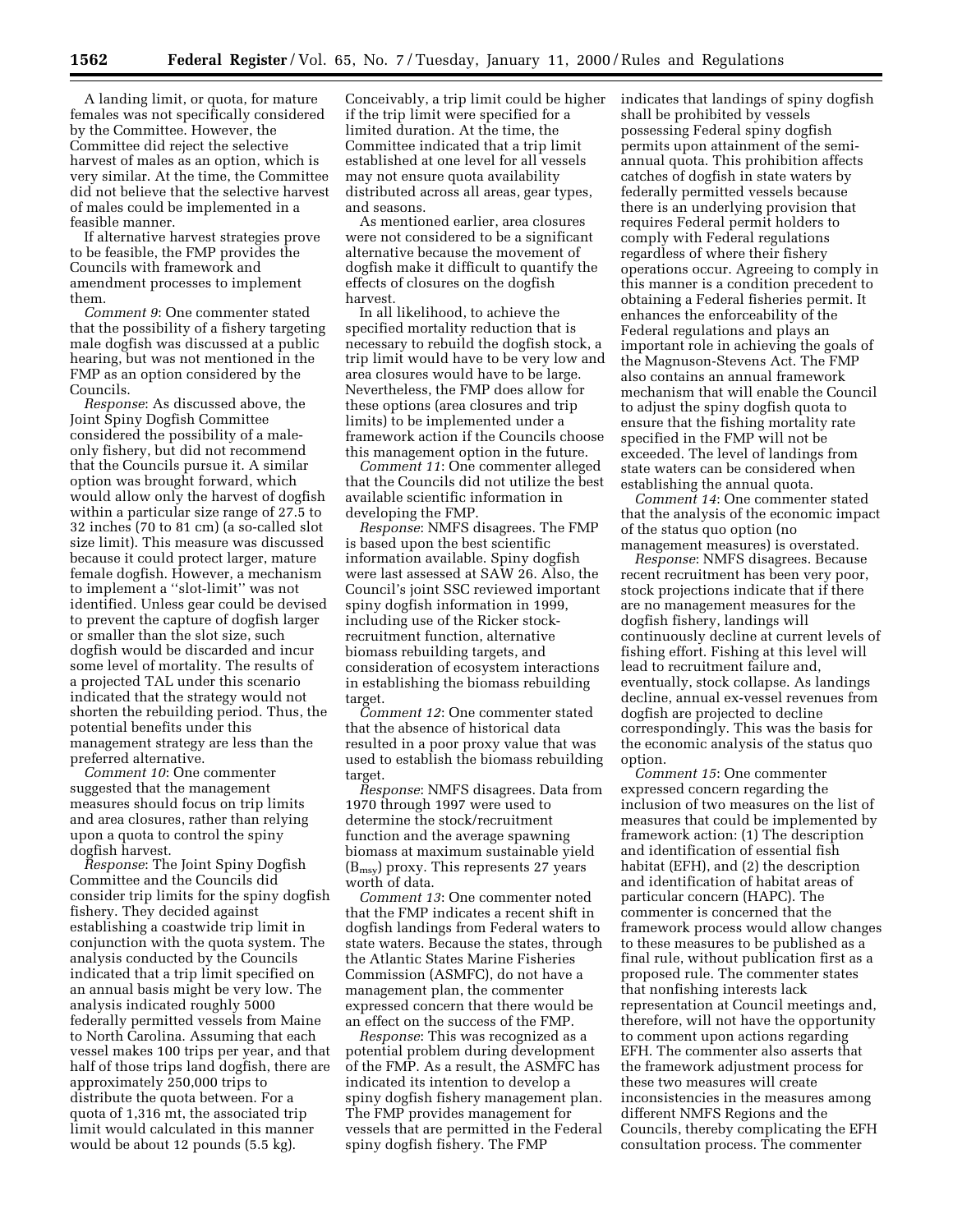requests that the inclusion of these measures be delayed until NMFS EFH interim final regulations and guidelines are revised.

*Response*: The framework adjustment process requires the Councils, when making specifically allowed adjustments to the FMP, to develop and analyze these actions over the span of at least two Council meetings. The Councils must provide the public with advance notice of the meetings, the proposals, and the analysis. Publication of the meeting agenda in the **Federal Register** is required. The public is provided an opportunity to comment on the proposals prior to, and at, the second Council meeting. Upon review of the analysis and public comments, the Council may recommend to the Regional Administrator that the measures be published as a final rule if certain conditions are met. NMFS may either publish the measures as a final rule, or as a proposed rule if NMFS or the Council determines that additional public comment is needed.

The list of frameworkable measures included in the FMP and the final rule to implement the FMP is inclusive to give the Councils maximum flexibility to respond quickly to fishery information as it becomes available and to adjust the regulations accordingly. As such, modifications to EFH and HAPC can be implemented in a expedited manner if circumstances warrant, based upon Council and NMFS approval. The framework adjustment process requires adherence to all applicable law, and a framework adjustment requires full analysis to evaluate the impact of the measures. The degree of the required analysis will differ for each framework adjustment, depending upon the scope of the action and the degree to which the impacts have been previously analyzed.

*Comment 16*: One commenter considered the definition for spiny dogfish EFH to be too broad, vague, and unworkable. The commenter specifically cited the breadth of EFH designation, noting that EFH appeared to be designated over the range of the species, and in estuarine and coastal waters of the states.

*Response*: The Magnuson-Stevens Act defines EFH as those waters and substrate necessary to fish for spawning, breeding, feeding, or growth to maturity. Therefore, the geographic scope of EFH must be sufficiently broad to encompass the biological requirements of the species. The information that the Councils used for EFH designation was primarily species distribution and relative abundance data, which would be classified as ''level 2'' information

under the EFH regulations (50 CFR 600.815). Since the information available was not more specific (e.g., did not show species production by habitat type), the approach prescribed by the regulations led to fairly broad EFH designations. The EFH regulations at 50 CFR 600.10 interpret the statutory definition of EFH to include aquatic areas that are used by fish, including historically used areas, where appropriate, to support a sustainable fishery and the managed species' contribution to a healthy ecosystem, provided that restoration is technologically and economically feasible. The Councils' EFH designation for spiny dogfish is consistent with these requirements.

The specific methodology used by the Councils for designating EFH was based on the highest relative density of spiny dogfish. This methodology was developed by scientists at the NMFS Northeast Fisheries Science Center, and is supported by scientific research and ecological concepts that show that the distribution and abundance of a species or stock are determined by physical and biological variables. The abundance of a species is higher where conditions are more favorable, and this tends to occur near the center of a species' range. As population abundance fluctuates, the area occupied changes. At low levels of abundance, populations are expected to occupy the habitat that maximizes their survival, growth, and reproduction. As population abundance increases, individuals move into other available habitats. NMFS and the Council have developed a management regime designed to increase the population of spiny dogfish. The broad EFH designation for spiny dogfish is intended to include habitat essential for the species' long-term well-being.

*Comment 17*: One commenter objects to the provision that requires Federal spiny dogfish vessel permit holders to comply with Federal regulations when fishing in state waters.

*Response*: This longstanding provision applies to all regulated fisheries in the Northwest Atlantic Ocean. It operates as a condition precedent to getting a Federal fisheries permit. Anyone who elects to obtain a Federal fisheries permit must agree to abide by the Federal regulations regardless of where fishing operations are conducted. This condition enhances the enforceability of the Federal regulations and plays an important role in achieving the goals of the Magnuson-Stevens Act. This requirement has been effect in other fisheries for nearly 20 years. See also the response to Comment 13.

*Comment 18*: One commenter indicated that NMFS should be more accurate regarding the assessment of impacts of the rebuilding schedule and low TALs on the dogfish industry. Specifically, the commenter objects to the statement that low TALs may cause processors to stop processing dogfish and may cause markets for the species to collapse.

*Response*: The RIR and the Regulatory Flexibility Analysis conducted for this action indicate two possible scenarios. First, markets for dogfish could be completely lost or, second, other market opportunities could develop. It is acknowledged that the first scenario is the most likely. However, the low TALs during the rebuilding period could possibly support a processing sector that is different from the current industry. For this reason, the RIR does not definitively indicate that processors will cease dogfish processing.

*Comment 19*: One respondent suggested that the definition of a sustainable fishery (in tonnage) should be provided.

*Response*: The FMP states that a rebuilt stock will allow for a sustainable fishery at yield levels of approximately 14 million pounds (6250 mt) per year.

*Comment 20*: One commenter asked for clarification of the meaning of ''fishing for spiny dogfish'' and asks if the FMP will allow harvesters to bring dogfish aboard a vessel.

*Response*: According to the Magnuson-Stevens Act, fishing means any activity, other than scientific research conducted aboard a scientific research vessel, that involves: (1) The catching, taking, or harvesting of fish; (2) the attempted catching, taking, or harvesting of fish; (3) any other activity that can reasonably be expected to result in the catching, taking, or harvesting of fish; or (4) any operations at sea in support of, or in preparation for, any activity described in (1), (2), or (3) of this definition. These regulations will prohibit any individual from possessing or landing spiny dogfish harvested from the EEZ if their vessel is not issued a Federal spiny dogfish permit. Any vessel with a Federal spiny dogfish permit will be prohibited from fishing for or possessing spiny dogfish harvested in or from the EEZ, and prohibited from landing spiny dogfish, after the effective date of notification in the **Federal Register** stating that the semi-annual quota has been harvested and the fishery is closed. It is recognized that a vessel may inadvertently encounter dogfish and may have them on board during the process of discarding them. It is a matter for law enforcement authorities to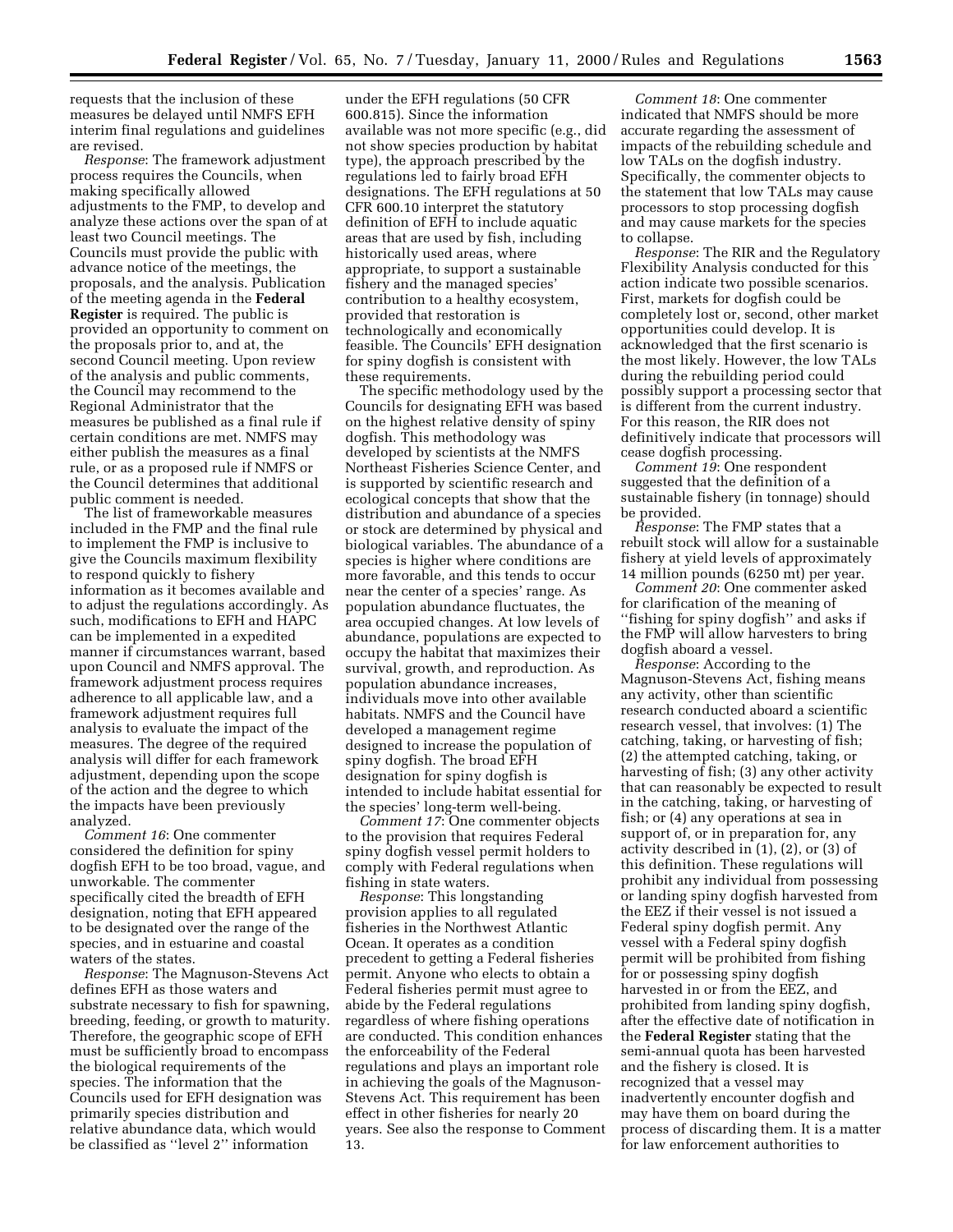determine the circumstances when such fish are possessed in violation of the regulations.

Comment 21: Two commenters questioned whether NMFS met its obligations under National Standard 8 to, in its words, ''consider the importance of fishing resources to the fishing community and select the alternative that minimizes the adverse economic impact on the community.'' The commenters cite the high percentage of spiny dogfish landings out of total fish landings in Plymouth, MA (96%), Wachapreague, VA (91%), and Scituate, MA (74%), as evidence of what it terms the ''high dependency'' of those communities on spiny dogfish harvesting. The comments also suggest that New Bedford, MA, is highly dependent on spiny dogfish processing, because it processes a high percentage of spiny dogfish landings.

Response: National Standard 8 states that ''[c]onservation and measures shall, consistent with the conservation requirements of this Act (including the prevention of overfishing and rebuilding of overfished stocks), take into account the importance of fishery resources to fishing communities in order to (A) provide for the sustained participation of such communities, and (B) to the extent practicable, minimize adverse economic impacts on such communities.'' The commenter's suggestion that NMFS must choose the alternative that has the least impact on communities does not comport with National Standard 8. After extensive public input, the Council chose and recommended to NMFS, and NMFS approved and is implementing, an alternative that reduced economic impacts to the extent practicable while meeting the conservation requirements of the Magnuson-Stevens Act to stop overfishing and rebuild the overfished stock, and providing for long-term economic gains. The FMP states that the impacts associated with rebuilding the stock will be more severe if rebuilding is delayed. Nonetheless, recognizing the impacts of this FMP, the Council worked closely with both harvesters and processors to include an ''exit fishery'' in the FMP, as implemented by these regulations, to allow the industry time to modify its activities before the landings were reduced by the rebuilding program. At the same time, the Council decided, based on stock condition of spiny dogfish (low abundance of males and females, especially females of spawning age and those soon to reach maturity), that an exit fishery lasting longer than a year was ill-advised and that harvest of spiny dogfish needed to

be reduced drastically by year 2 to protect females nearing maturity.

NMFS recognizes that some participants in the commercial fishing industry, namely, some fishermen and some processors, will be adversely affected by the conservation measures in the FMP in the short-term. NMFS also recognizes that some smaller communities involved in the dogfish fishery might be disproportionately affected by the conservation measures. The Council has made these points very clear in the FMP. While individual processing plants and fishing vessels may process or harvest spiny dogfish exclusively, none of the communities mentioned are engaged in the spiny dogfish fishery to meet social and economic needs of the community. Two of the communities, Plymouth and Scituate, are part of the suburban areas of a large city and are dependent on and substantially engaged in the businesses of the metropolitan area, as bedroom communities and tourist areas. The other community, Wachapreague, has significant fishing activities, both commercial and recreational fishing, but also attracts retirees and tourism, and is substantially dependent on these two sectors for economic activity. New Bedford is a fishing community with about 25 vessels landing dogfish and a processing plant handling catches from these vessels and other ports. The multispecies nature of the fishing industry in New Bedford and the diversification of the other communities' economies in non-fishing activities is such that closing the directed fishery for spiny dogfish would affect these communities only to a degree.

*Comment 22*: One commenter stated that dogfish are abundant and that biomass is at or near its historic high, implying that rebuilding is not necessary.

*Response*: The total dogfish biomass is currently comparable to recent high levels of abundance. However, the current age structure has been seriously distorted by the selective removal of mature females by the fishery. Because of the lack of mature females, recruitment is low and the stock will collapse if no action is taken. The management measures in the FMP will reduce fishing mortality rates to allow the population to return to equilibrium at a lower level of abundance than is currently observed. Preliminary projections, calculated with a spawning stock biomass of 200,000 mt, indicate that the total long-term biomass of a sustainable dogfish fishery would be about 416,000 mt, which is actually

lower than the current total biomass of 515,513 mt.

*Comment 23*: One commenter expressed concern that the 5-year rebuilding plan and the 180,000 mt SSB rebuilding target in the FMP were not given adequate consideration during the public hearing process. The commenter stated that the 180,000 mt SSB rebuilding target was adopted by the Councils despite the fact that the SSC had previously stated that 200,000 mt SSB was the appropriate rebuilding target.

*Response*: NMFS has disapproved the 180,000 mt SSB rebuilding target, because it does not comply with the Magnuson-Stevens Act.

*Comment 24*: One commenter stated that the Councils failed to consider the impacts of a rebuilt dogfish stock on other managed fisheries, especially with regards to predation and other ecosystem interactions.

*Response*: NMFS disagrees. The Councils specifically requested the SSC to evaluate estimates of Bmsy for spiny dogfish within an ecological context. The SSC found no compelling reason to consider predation by spiny dogfish on other commercially valuable groundfish in determining its Bmsy. The SSC indicated that changing the SSB rebuilding target to as low as 150,000 mt would not significantly effect predation on groundfish and have a minimal effect on groundfish rebuilding. The stock of spiny dogfish is a very small part of the ecological community, and because of its opportunistic predatory habits it may have minimal direct and indirect effects on the relationships of different species. It was recognized that dogfish do have some effect on other species through predation and competition. However, the SSC stated that trying to determine pairwise relationships between one species and a series of others is currently not feasible.

*Comment 25*: Several commenters requested NMFS to keep track of landings to see if 10,000 mt is exceeded in the first year.

*Response*: NMFS will monitor the quota, as required by the FMP. However, NMFS notes that for the period May 1–February 10, 2000 monitoring may be incomplete because the mandatory reporting provision will not be in place. NMFS must also rely on state agencies for data from state water fisheries.

### **Changes From the Proposed Rule**

In the definition for Spiny Dogfish Monitoring Committee, minor editorial changes have been made for clarity.

In  $\S$  648.4(a)(11) wording has been added to clarify that permits are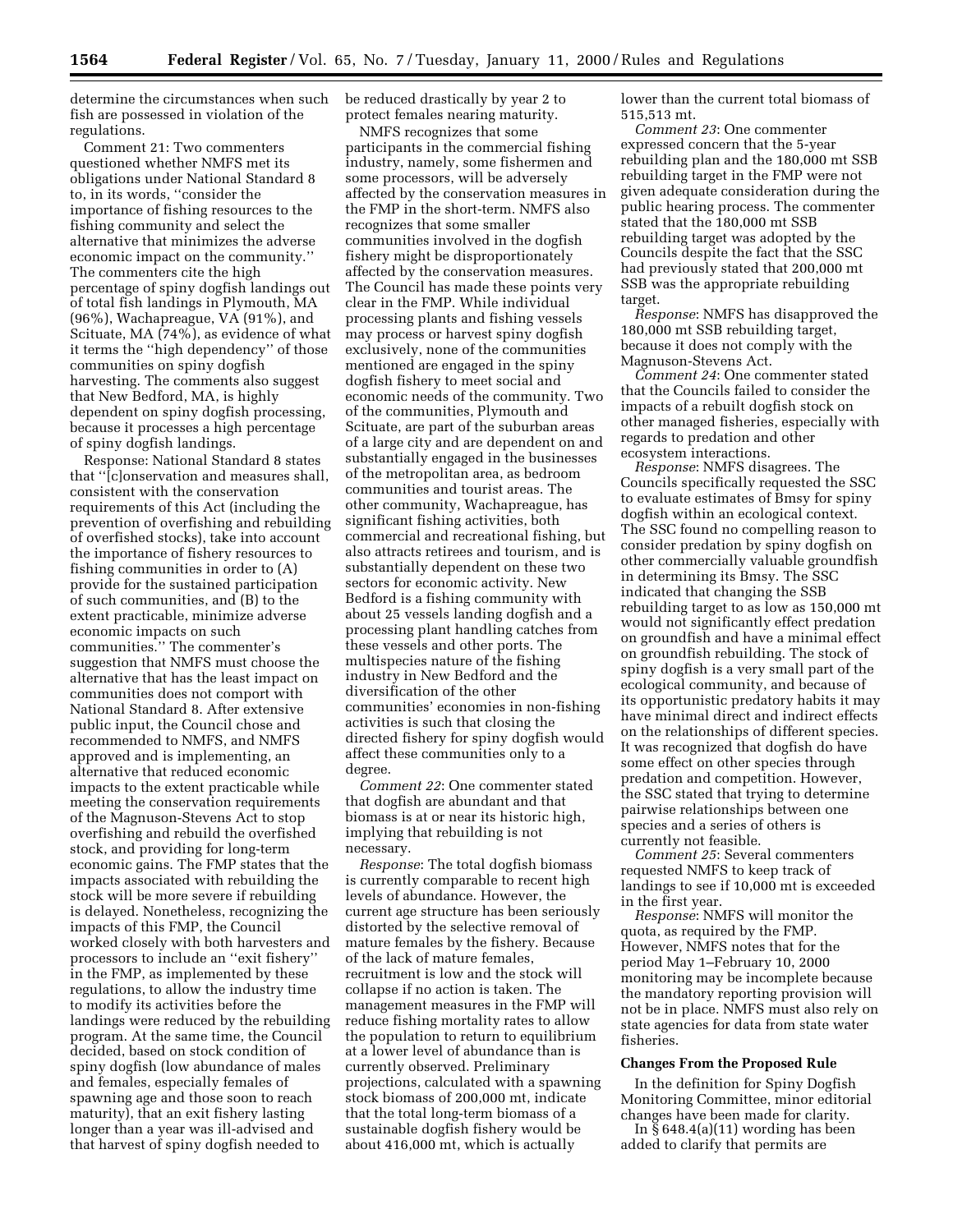required for vessels fishing commercially.

In § 648.4(b) wording has been added to clarify that restrictions on landings take effect as of the effective date of the notification of a fishery closure in the **Federal Register**.

In § 648.5(a) a reference to the recently published 50 CFR part 697 has been added to indicate that operator permits issued under that part satisfy the permitting requirements of this section.

In the final rule, two sentences in § 648.6(a) have been combined for the purpose of brevity. References to regulations not yet in effect have been deleted.

In § 648.7(b), the paragraph headings for paragraph (b) and (b)(1)(i) have been revised to reflect that both owners and operators are responsible for reporting.

In § 648.11, paragraph (b) is revised to be consistent with the language in paragraph (a) that clarifies that vessels chosen to carry sea samplers/observers are required to do so, unless exempted by the Regional Administrator. The original language in paragraphs (a) and (b) used the word ''request'' even though each paragraph as a whole indicated that carrying sea samplers was a requirement, not an option. Additional editorial corrections have been also made.

§ 648.14(a)(119), the phrase ''the owner or operator of a vessel'' has been changed to ''any person on board a vessel'' to make it clear that it is illegal to receive spiny dogfish from anyone on board a vessel with a spiny dogfish permit unless the purchaser/receiver has a spiny dogfish dealer permit.

§ 648.14(aa)(2), the prohibition on vessels from possessing spiny dogfish harvested from the EEZ after the date by which the semi-annual quota has been harvested and on which the EEZ is closed to the harvest of spiny dogfish, as announced in a notification published in the **Federal Register** has been revised to also prohibit fishing for spiny dogfish after that date. This is to better reflect the intent of the FMP. There are additional editorial corrections made within the section.

In § 648.230, the term ''the Regional Administrator'' has been replaced with ''NMFS'' to indicate that the agency as whole is responsible for review and publication of the regulations. Other, minor editorial corrections are also made.

In § 648.230(b), the portion of a sentence that specified the semi-annual quota periods has been deleted, because that information is specified in § 648.230(d)(1).

In § 648.230(b) and (c), the paragraphs have been revised to be consistent with the final sentence in § 648.230(c), which makes it clear that the Monitoring Committee and the Joint Spiny Dogfish Committee are to recommend a quota and other measures necessary to assure that the fishing mortality rate specified in the FMP and § 648.230(a) for the upcoming fishing year will not be exceeded. The language is also revised to note that management measures listed in paragraph (b) are not restricted to those shown.

In § 648.230(c), the final regulations now specify that the Joint Spiny Dogfish Committee is a joint committee of the Councils. The portion of a sentence that specified the semi-annual quota periods has been deleted, because this information is already specified in 648.230(d)(1). The last four sentences are revised to clarify the Councils' and NMFS responsibilities in establishing annual fishing measures.

In  $\S 648.230(d)(2)$ , the paragraph has been revised to remove closure procedures and effects from the paragraph because that information is specified in § 648.231.

In § 648.231, the paragraph has been revised to clarify closure procedures and to more accurately indicate the prohibited activities during a closure. Prohibited activities include fishing for or possessing spiny dogfish in the EEZ, landing spiny dogfish by vessels issued a Federal spiny dogfish permit, and purchasing spiny dogfish from vessels issued a Federal spiny dogfish permit by dealers issued a Federal dogfish dealer permit. These have been standard prohibitions for closures in Federal fishery regulations.

Other changes from the proposed rule have been made at §§ 648.1(a), 648.2, 648.4(a), 648.12, and 648.14 to reflect changes necessary because of the monkfish final rule becoming effective between the dates of publication of the proposed and final spiny dogfish rules.

Minor editorial changes have been made in §§ 648.231 and 648.237.

Throughout the regulations references to bluefish, for which the regulations are not yet effective, have been deleted.

#### *Classification*

The Administrator, Northeast Region, NMFS, determined that the FMP, except for the disapproved measure, is necessary for the conservation and management of the spiny dogfish fishery and that it is consistent with the Magnuson-Stevens Act and other applicable laws.

The Councils prepared a FEIS for this FMP. The EPA published a notice of availability (NOA) for the Draft EIS at 63 FR 54476, October 9, 1998, and a NOA for the FEIS at 64 FR 45541, August 20, 1999. A notice of availability for the FMP, which contains the FEIS, was published at 64 FR 34759, June 29, 1999. The management measures will have long-term positive impacts on the affected human environment.

This final rule has been determined to be not significant for purposes of E.O. 12866.

The proposed rule to implement the FMP was published in the **Federal Register** on August 3, 1999, (64 FR 42071). A copy of the IRFA analysis is available from the Councils (see **ADDRESSES**). The Final Regulatory Flexibility Analysis (FRFA) incorporates the IRFA and its findings, the responses to public comments that mentioned possible effects of the FMP on small entities, and the following discussion, which is based on the IRFA. No changes were made in response to comments on the economic impact of the rule.

Domestic landings of spiny dogfish increased rapidly from 1989 through 1996, but began a decline in 1997. In 1998 NMFS declared the stock to be overfished. Without any management measures (status quo), landings in 2001 would be expected to decline to 21.3 million lb (9,662 mt), which is less than half of what they were in 1997. Projections indicate that an unregulated dogfish fishery would deplete the adult spawning portion of the stock by about 85 percent in 10 years. Landings would be expected to decline continuously due to the overfished condition of the stock. Nominal spiny dogfish ex-vessel revenues are correspondingly projected to decline. Eventually, the spawning stock would decline to a level that would lead to recruitment failure and stock collapse. Due to the slow growth and low fecundity of spiny dogfish, it would then take decades to rebuild the stock. The continuation of an unregulated fishery for spiny dogfish is, therefore, contrary to the Magnuson-Stevens Act, which requires remedial action through appropriate management measures for species designated as overfished. This final rule implements measures for spiny dogfish to prevent overfishing, rebuild the stock, and comply with other provisions of the Magnuson-Stevens Act.

The categories of small entities likely to be affected by this action are commercial vessel owners harvesting spiny dogfish and dogfish processors. The IRFA estimates that this action is expected to affect 595 vessels and 3 processors that meet the criteria for small entities.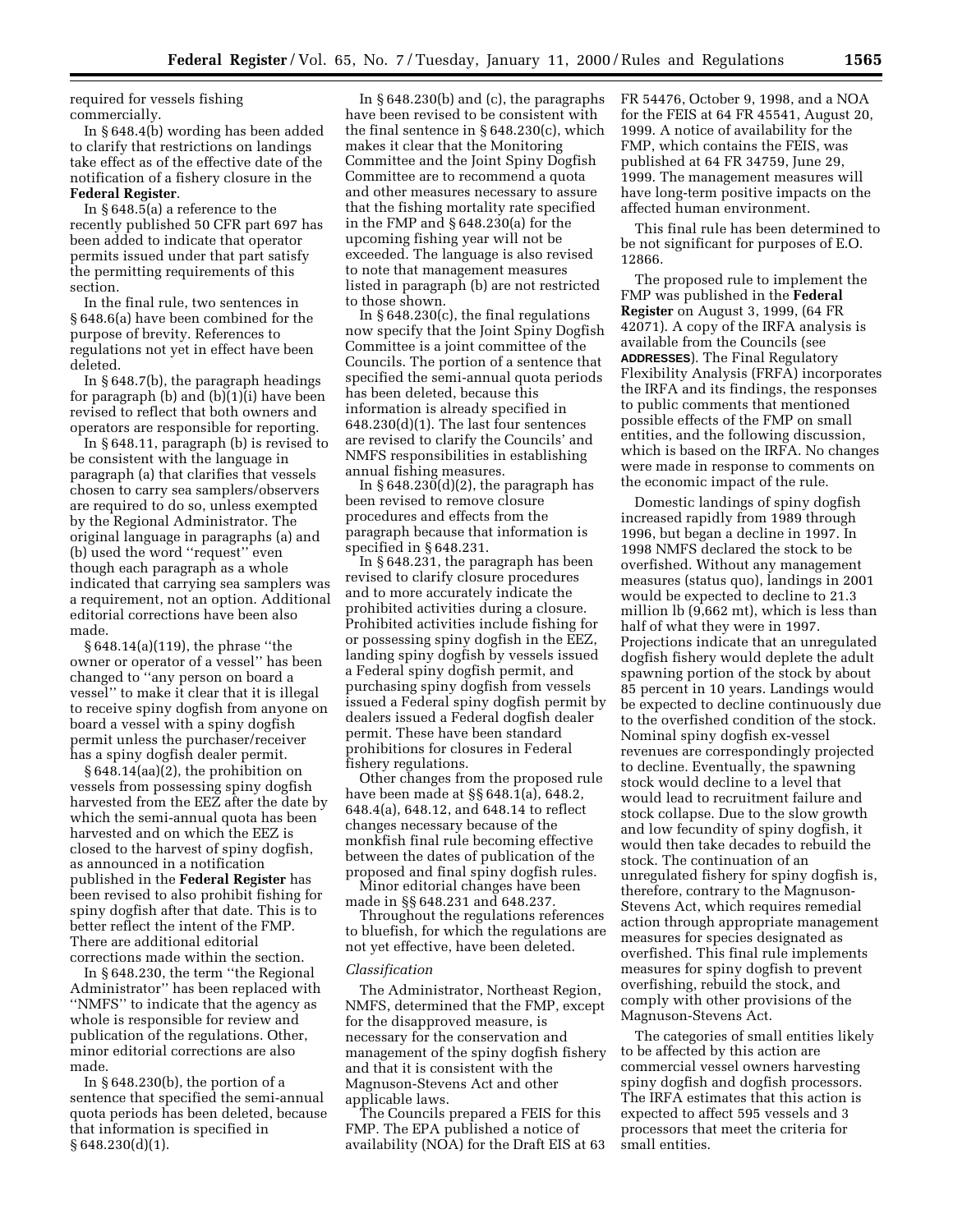# *Impacts of Permitting and Reporting Requirements*

Under all of the alternatives, any vessel fishing commercially for spiny dogfish must have a valid open access Federal spiny dogfish vessel permit issued by NMFS. It is estimated that 87 percent of the 595 commercial vessels landing spiny dogfish in 1997 from Federal waters already possess a NMFS permit for at least one or more fisheries other than spiny dogfish. Therefore, the other 13 percent (approximately 77 vessels) will be required to apply for a Federal spiny dogfish vessel permit using the initial application form. The remainder will use the renewal form and will not likely incur an additional burden. It is estimated that the owner/ operators of all 77 vessels will apply for a spiny dogfish permit. The burden costs to the public for the permit application consist only of the time required to complete an application (.5 hr), at a hourly rate of \$15/hour. The total burden cost to the public will be \$578 (\$7.50 per vessel X 77 vessels).

The expected burden cost to the public for commercial logbook submissions will be \$1,540 (\$20 per vessel per year X 77 vessels).

In addition, the operators of these 77 vessels will be required to apply for a Federal spiny dogfish operator permit using the initial application form. The remainder would use the renewal form and will not likely incur an additional burden. The burden costs to the public for the operator permit consist only of the time required to complete an application (1 hr), at a hourly rate of \$15/hour. The total burden cost to the public will be \$1,155 (\$15 per operator X 77 operators).

It is expected that there will be approximately 15 new applicants for dealer permits. The cost to the public for dealer permits will be \$18.75 (\$1.25 per applicant X 15 applicants). Thereafter, the public annual estimate of submitting weekly reports will be \$26 per dealer per year. Thus, total cost for all new dealers (who do not currently have permits) for permitting requirements in the first year is \$409  $($1.25 + $26 X 15$  dealers).

# *Non-Preferred Alternative to Permitting and Reporting Requirements*

The alternative to the permitting and reporting requirements is the status quo, or no regulation. Without these requirements, a Federal quota system would be unmanageable, as landings information would not be complete and closures would be unenforceable. Because the status quo option would not meet the requirements of the MagnusonStevens Act, this alternative was rejected.

# *Impacts of Prohibition on Finning*

This rule prohibits the practice of finning spiny dogfish (cutting off and retaining the fins and discarding the carcass). Fishing industry representatives testified that this practice occurs only under extremely limited circumstances in the fishery; therefore, the prohibition would have a negligible effect on the current fishery. The provision is designed to prevent the practice in a reduced fishery and, thereby, reduce waste of the spiny dogfish resource.

# *Non-Preferred Alternative to Prohibition on Finning*

The alternative to the prohibition of finning is the status quo, or no regulation. The practice is already banned in other shark fisheries in the management area; therefore, not having a prohibition in this fishery could complicate enforcement by allowing fishermen to claim that fins from other sharks were from dogfish. Due to the strong support for prohibiting finning from all sectors and the insignificant economic effects of the prohibition, the status quo alternative was rejected.

# *Impacts of the Preferred Spiny Dogfish Rebuilding Schedule*

The impacts of the preferred rebuilding schedule were analyzed presuming a 180,000 mt rebuilding target. While this rebuilding target has been disapproved, the management program remains intact. The analyzed impacts are still relevant in the nearterm, and will be updated as necessary when the Councils submit a revised rebuilding target.

The intent of the Councils is to rebuild the spawning stock biomass of the spiny dogfish stock to levels that will support the fisheries at long-term, sustainable levels. The preferred rebuilding schedule identified in the FMP is expected to eliminate overfishing and rebuild the spiny dogfish stock in the shortest possible time, while still allowing for a 1-year ''exit fishery.'' The 1-year ''exit fishery'' of 22 million lb (10,006 mt) includes 9,286,935 lb (4212.5 mt) for the semiannual period from November 1, 1999 - April 30, 2000, and will allow participants to gradually reduce their activity in the directed spiny dogfish fishery. This approach was chosen to reduce the impacts of the rebuilding program on both the harvesting and processing sectors of the industry, during the first 6 months. Beginning May 1, 2000, landings will be reduced

to 2.9 million lb (1,316 mt) and then maintained at under 4.4 million lb (2,000 mt) until the target biomass is reached. The analysis for the preferred alternative presented here, and in the FMP, was developed with an assumption that the fishery would rebuild in 2004.

Based upon projected status quo landings in relation to proposed total allowable commercial landings or TALs, ex-vessel gross revenue declines would reach a high of \$3,383,903 in year two as landings are reduced to 2,901,780 lb (1,316 mt). Pack-out facility gross revenue declines would be the greatest (\$902,374) in year two. Gross revenue losses after year two would then decline as projected landings under the preferred alternative increase, while landings under the status quo model decrease. Nominal gross ex-vessel revenues would exceed status quo exvessel revenues in 2004, assuming that rebuilding is achieved. Cumulative exvessel revenues would exceed status quo in 2016. More appropriately, cumulative gross ex-vessel revenues in real terms at a 7 percent discount rate would only exceed status quo in 2029.

In year one of the preferred rebuilding schedule, there would be a 30–percent reduction in landings compared with the status quo levels. This reduction would cause a decrease in gross revenues of greater than 5 percent for approximately 149 vessels (using 1997 dealer and weighout data) and for 2 processors. In year two, with an 89– percent reduction in landings (relative to the status quo levels), 232 harvesters would have a gross reduction of revenues greater than 5 percent (based on 1997 landings and dealer data). The IRFA also concluded that it is possible that the action will result in at least 12 spiny dogfish harvesters ceasing operations.

Processors have indicated that their ability to process spiny dogfish in a cost-effective manner is dependent upon volume. This action, which greatly reduces landings during the rebuilding period, could, therefore, result in the elimination of dogfish processing operations for the remaining 3 dogfish processors and the potential loss of approximately 200 jobs.

An area of uncertainty is the effect of low TALs upon markets. The low TALs may cause processors to cease processing spiny dogfish and cause established  $\overline{U}.S.$ -based markets for this species to collapse. Since most spiny dogfish are currently processed and exported, the implications of this action upon both foreign and domestic markets are hard to predict. The demand for spiny dogfish by foreign markets may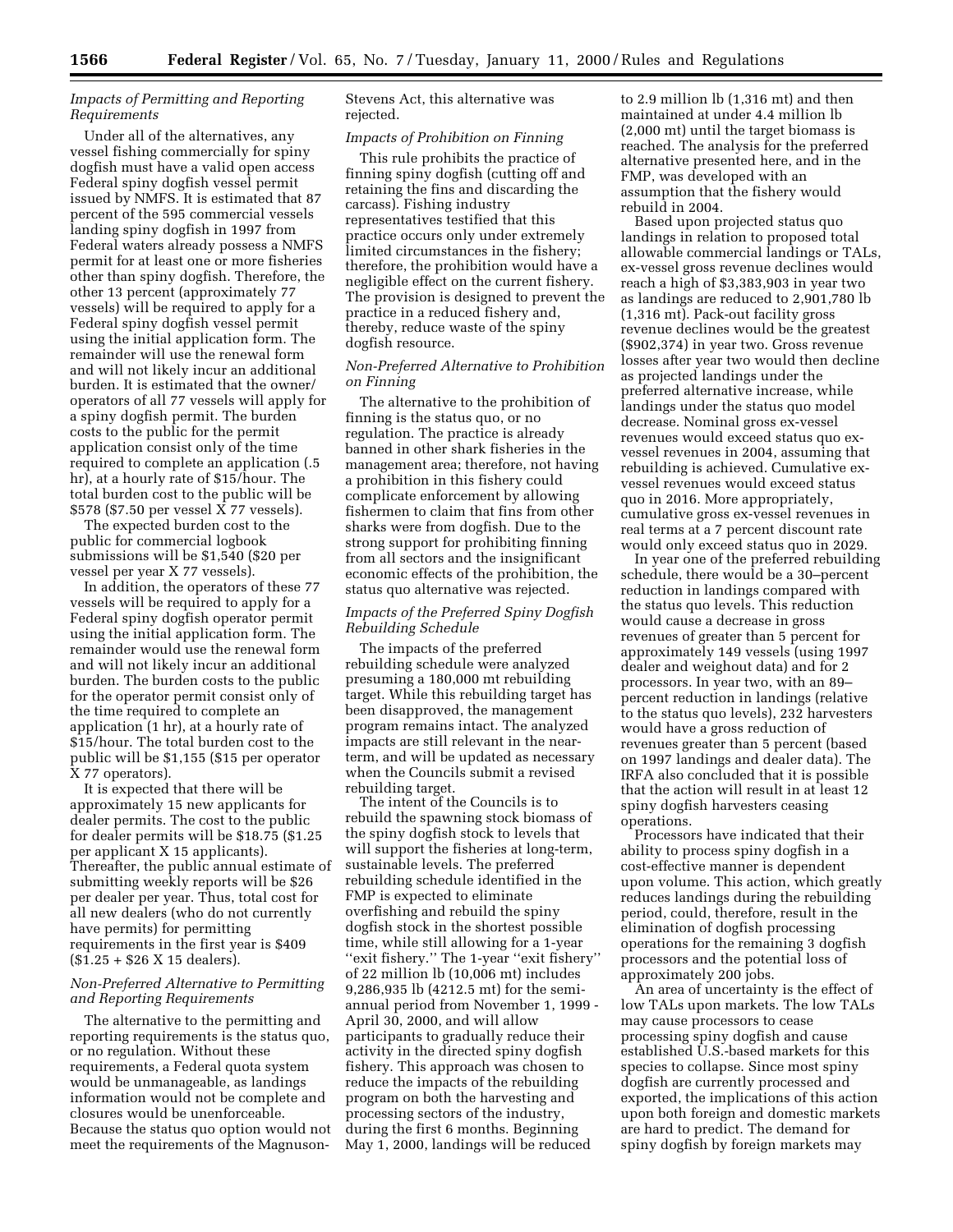decline as dogfish is replaced by a more readily available alternative, or, conversely, reduction of supply in combination with static demand could cause dogfish prices to rise and allow for a limited fishery to exist with landings at low levels. Industry members indicate that demand is likely to decline. The ability of processors and harvesters to re-establish markets, if they ceased operations earlier, is unknown.

If markets for spiny dogfish cease, there would be no processors to whom harvesters could sell their catch. Conversely, if prices rise, harvesters would be able to receive higher exvessel prices for spiny dogfish (assuming a market exists). Even if prices increase, due to the extremely low TALs, it would probably not mitigate the economic impacts on the processors and harvesters caused by the preferred alternative. Given low TALs, the harvesting, processing, and support industries are not likely to see cumulative benefits for at least 15 years.

While the short and intermediate effects of the FMP are negative for those involved in the fishery, the long-term effects are likely to be positive. Projections indicate that an unregulated dogfish fishery would deplete the adult spawning portion of the stock by about 85 percent within 10 years. This would lead to a stock collapse. Yields would be expected to plummet, and a rebuilding program after a stock collapse is projected to take decades, due to the life history of dogfish. This action will rebuild the adult spawning stock biomass and, then, allow for a sustainable fishery in future years.

# *Impacts of Alternatives to the Preferred Rebuilding Schedule Considered but Rejected*

Other alternatives to the preferred rebuilding schedule were considered, but either did not meet the requirements of the Magnuson-Stevens Act, or did not provide long-term economic benefits greater than those of the proposed action.

Non-Preferred Alternative Rebuilding Schedule 1 would reduce landings to a consistent level of approximately 5.5 million lb (2,500 mt) until 2003 when the stock is assumed to be rebuilt, and landings reach a level of 14 million lb (6,350 mt). Relative to status quo, gross revenue declines would reach a high of \$3,067,000 in year two (2000). Cumulative gross revenues would exceed status quo levels in 2015. Similarly, relative to status quo, gross revenue declines for pack-out facilities would reach a high of \$817,000 in year two (2000). Impacts would then decline afterwards as projected landings increase. At approximately 5.5 million lb (2,500 mt), a directed fishery for spiny dogfish is unlikely, and as noted in discussing the preferred alternative, the effect that an incidental dogfish fishery would have on markets is difficult to predict. This option would not provide for a 1-year ''exit'' fishery; therefore, it would have imposed greater economic burdens on fishery participants in the short term. In addition, this alternative's long-term economic benefits would not exceed those of the preferred alternative.

Non-Preferred Alternative Rebuilding Schedule 2 would reduce landings to 22.5 million lb (10,206 mt) in year one, to 11.3 million lb (5,125 mt) in year two, and then limit landings to a level that would ensure the rebuilding of the stocks within a 10-year time-frame. Relative to status quo, gross revenue declines would reach a high of \$2,778,962 in year three (2001). Cumulative gross revenues would exceed status quo levels in 2020. Similarly (also relative to status quo), gross revenue declines for pack-out facilities would reach a high of \$741,056 in year three (2001). Impacts would then decline afterwards as projected landings increase. Unlike the preferred alternative, this alternative does not provide for a rebuilt stock until 2009. Similarly, although the second year of this option provides for a higher TAL than the preferred, the long-term economic outlook for the preferred alternative is superior. Given the higher TAL in year two of this option, there is a possibility that, in the short-term, this option could provide some cost savings by not forcing harvesters into other fisheries as quickly as the preferred alternative. However, the cost data needed to support this conclusion are currently unavailable. The analysis examined gross revenues, and the longterm benefits of the preferred alternative exceeded this alternative.

Non-Preferred Alternative Rebuilding Schedule 3 would allow for a reduction in dogfish landings to 13.2 million lb (5,988 mt) in 1999 and 8.8 million lb (3,992 mt) in 2000. Landings until 2004 would be reduced to a level which allows the stock to be rebuilt in 5 years. Year one gross ex-vessel revenue declines would be \$2,631,447 and reach a high of \$2,697,000 in year three (2001), compared to the status quo revenue levels. These impacts would decline throughout the time-span of the FMP as projected landings increase. Cumulative gross revenues would exceed status quo levels in 2015. This alternative would not provide for an economically feasible exit fishery

compared to the preferred alternative; therefore, it was not favored by members of the fishing industry. In addition, this alternative's long-term economic benefits do not exceed those of the preferred alternative.

Alternatives four, five, and six would reduce F to levels that are necessary to rebuild spiny dogfish stocks within a 15–, 20–, and 30-year time frame, respectively. These options were rejected early in the FMP development process because the analysis indicated that spiny dogfish did not meet the necessary Magnuson-Stevens Act criteria that allow rebuilding to exceed 10 years. These options would spread economic impacts over a greater time period, but would not meet the requirements of the Magnuson-Stevens Act.

Alternative seven would establish a system of uniform trip limits in conjunction with an annual quota. In the second year of the rebuilding program, the projected trip limits per vessel could potentially be as low as 12 lb (5.4 kg) per trip, assuming a TAL of 2.9 million lb (1,315 mt) and 250,000 trips. Given that the average commercial fishing trip in 1997 landed 3,116 lb (1,413 kg), this low trip limit would preclude a viable directed fishery. There could be fewer participants involved in the commercial spiny dogfish fishery, an occurrence that would allow for larger trip limits. However, a uniform trip limit system would not necessarily ensure quota availability distributed across all geographic areas, gears, and seasons. This management option was rejected because positive long-term benefits would be limited.

Alternative eight would establish a minimum size limit for spiny dogfish that corresponds to the length at which 50 percent of female spiny dogfish are sexually mature (32 in (81 cm)). Alternative nine would establish a minimum size limit for spiny dogfish that corresponds to the length at which 100 percent of female spiny dogfish are sexually mature (36 in (91 cm)). These alternatives would have little economic impact on recreational fishing because most recreationally caught spiny dogfish are released after capture. However, there would likely be negative shortterm economic impacts on the commercial harvesting sector through reduced landings because very few dogfish harvested by commercial fishermen currently achieve the proposed minimum sizes. These negative economic impacts would likely extend to processors and dealers because of reduced landings of spiny dogfish.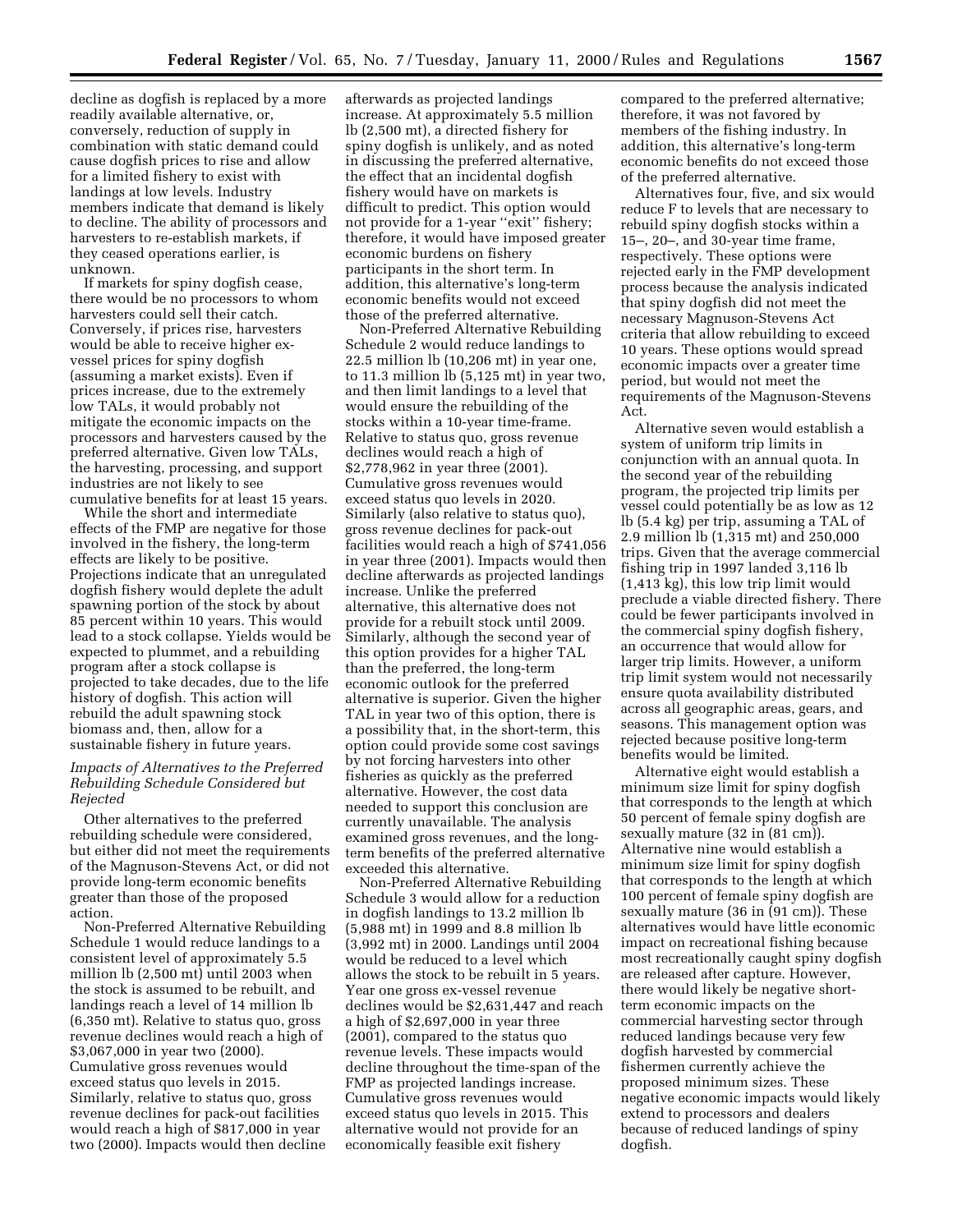Alternative ten would allow only the harvest of spiny dogfish between 27.5 in (70 cm) to 32 in (81 cm) in length (a ''slot size'' limit). The results of projected TALs under this scenario indicate that this strategy would result in lower overall yields and not in reducing the rebuilding period. Thus, the potential benefits under this scenario would be less than the preferred alternative for the same time period.

The eleventh and twelfth alternatives would distribute the annual quota on a quarterly or bi-monthly basis. The effects of these alternatives would depend largely upon the distributional system set up by the Councils. The further sub-allocation of quotas could provide long-term benefits through a rebuilt spiny dogfish fishery. As the industry is presently structured, there are insufficient fish to make processing operations (which depend on volume) economically viable. Additionally, administrative logistics associated with implementing a quarterly or bimonthly quota monitoring system are expected to be formidable. For these reasons, these alternatives were rejected.

# *Steps Taken to Minimize the Significant Impact on Small Entities*

Several steps have been taken to minimize the economic impact on small entities. First, the primary means of initially minimizing the effect of this action on small entities was to provide the 1-year ''exit fishery'' to allow participants to gradually reduce their activity in the first year of the plan. Second, the semi-annual quota allocates the catch to minimize the impact on any one portion of the fishery. Third, the FMP and regulations incorporate a wide range of framework actions that will allow the Councils and NMFS to tailor the fishery to minimize impacts on small entities over the life of the FMP. Finally, the rebuilding strategy for the fishery protects a large class of juvenile female spiny dogfish to allow them to mature and contribute to the stock quickly, as opposed to a rebuilding strategy that could take decades if that large class of juvenile females was not protected.

A copy of this analysis is available from the Councils (see **ADDRESSES**).

### **Paperwork Reduction Act (PRA)**

Notwithstanding any other provision of law, no person is required to respond to, nor shall a person be subject to, a penalty for failure to comply with a collection of information subject to the requirements of the PRA unless that collection of information displays a

currently valid Office of Management and Budget (OMB) control number.

This final rule contains eight new collection-of-information requirements subject to the Paperwork Reduction Act. The collection of this information has been approved by OMB, and the OMB control numbers and public reporting burden are listed as follows:

Processed Products Family of Forms, OMB Control Number 0648–0018, (2 minutes/response).

Northeast Region Federal Fisheries Permit Family of Forms, OMB Control Number 0648–0202 (vessel permit - 30 minutes/response; dealer permit - 5 minutes/response; operator permit - 1 hour/response).

Northeast Region Logbook Family of Forms, OMB Control Number 0648– 0212 (5 minutes/response).

Northeast Region Dealer Purchase Reports, OMB Control Number 0648– 0229 (IVR - 4 minutes/response; form 88–30 - 2 minutes/response).

Northeast Region Vessel Identification, OMB Control Number 0648–0350 (45 minutes/response).

The response times shown include the time for reviewing instructions, searching existing data sources, gathering and maintaining the data needed, and completing and reviewing the collection of information. Send comments regarding these burden estimates or any other aspect of the data requirements, including suggestions for reducing the burden, to NMFS and to OMB (see **ADDRESSES**).

### **Endangered Species Act**

A formal Section 7 consultation under the Endangered Species Act was initiated for the FMP. In a biological opinion dated August 13, 1999, the Assistant Administrator for Fisheries determined that fishing activities conducted under the FMP and its implementing regulations may adversely affect but are not likely to jeopardize the continued existence of any endangered or threatened species under the jurisdiction of NMFS or result in the destruction or adverse modification of right whale critical habitat.

### **Marine Mammal Protection Act**

Potential adverse impacts to marine mammals resulting from fishing activities conducted under this rule are discussed in the FEIS, which focuses on potential impacts to harbor porpoise, right whales, and humpback whales.

# **List of Subjects in 50 CFR Part 648**

Fisheries, Fishing, Reporting and recordkeeping requirements.

Dated: January 5, 2000.

**Penelope D. Dalton,**

*Assistant Administrator for Fisheries, National Marine Fisheries Service.*

For the reasons set out in the preamble, 50 CFR part 648 is amended as follows.

# **PART 648—FISHERIES OF THE NORTHEASTERN UNITED STATES**

1. The authority citation for part 648 continues to read as follows:

**Authority:** 16 U.S.C. 1801 *et seq*.

# **Subpart A—General Provisions**

2. In § 648.1, paragraph (a) is revised to read as follows:

#### **§ 648.1 Purpose and scope.**

(a) This part implements the fishery management plans (FMPs) for the Atlantic mackerel, squid, and butterfish fisheries (Atlantic Mackerel, Squid, and Butterfish FMP); Atlantic salmon (Atlantic Salmon FMP); the Atlantic sea scallop fishery (Atlantic Sea Scallop FMP (Scallop FMP)); the Atlantic surf clam and ocean quahog fisheries (Atlantic Surf Clam and Ocean Quahog FMP); the Northeast multispecies and monkfish fisheries (NE Multispecies FMP) and (Monkfish FMP); the summer flounder, scup, and black sea bass fisheries (Summer Flounder, Scup, and Black Sea Bass FMP); the Atlantic bluefish fishery (Atlantic Bluefish FMP); and the spiny dogfish fishery (Spiny Dogfish FMP). These FMPs and the regulations in this part govern the conservation and management of the above named fisheries of the Northeastern United States.

\* \* \* \* \*

3. In § 648.2, the definitions for ''Council'' and ''Councils'' are revised and the definition for ''Spiny Dogfish Monitoring Committee'' is added in alphabetical order to read as follows:

### **§ 648.2 Definitions.**

\* \* \* \* \* *Council* means the New England Fishery Management Council (NEFMC) for the Atlantic sea scallop and the NE multispecies fisheries, or the Mid-Atlantic Fishery Management Council (MAFMC) for the Atlantic mackerel, squid, and butterfish; the Atlantic surf clam and ocean quahog; the summer flounder, scup, and black sea bass fisheries; the Atlantic bluefish fishery; and the spiny dogfish fishery.

*Councils* with respect to the monkfish fishery and spiny dogfish fishery means the New England Fishery Management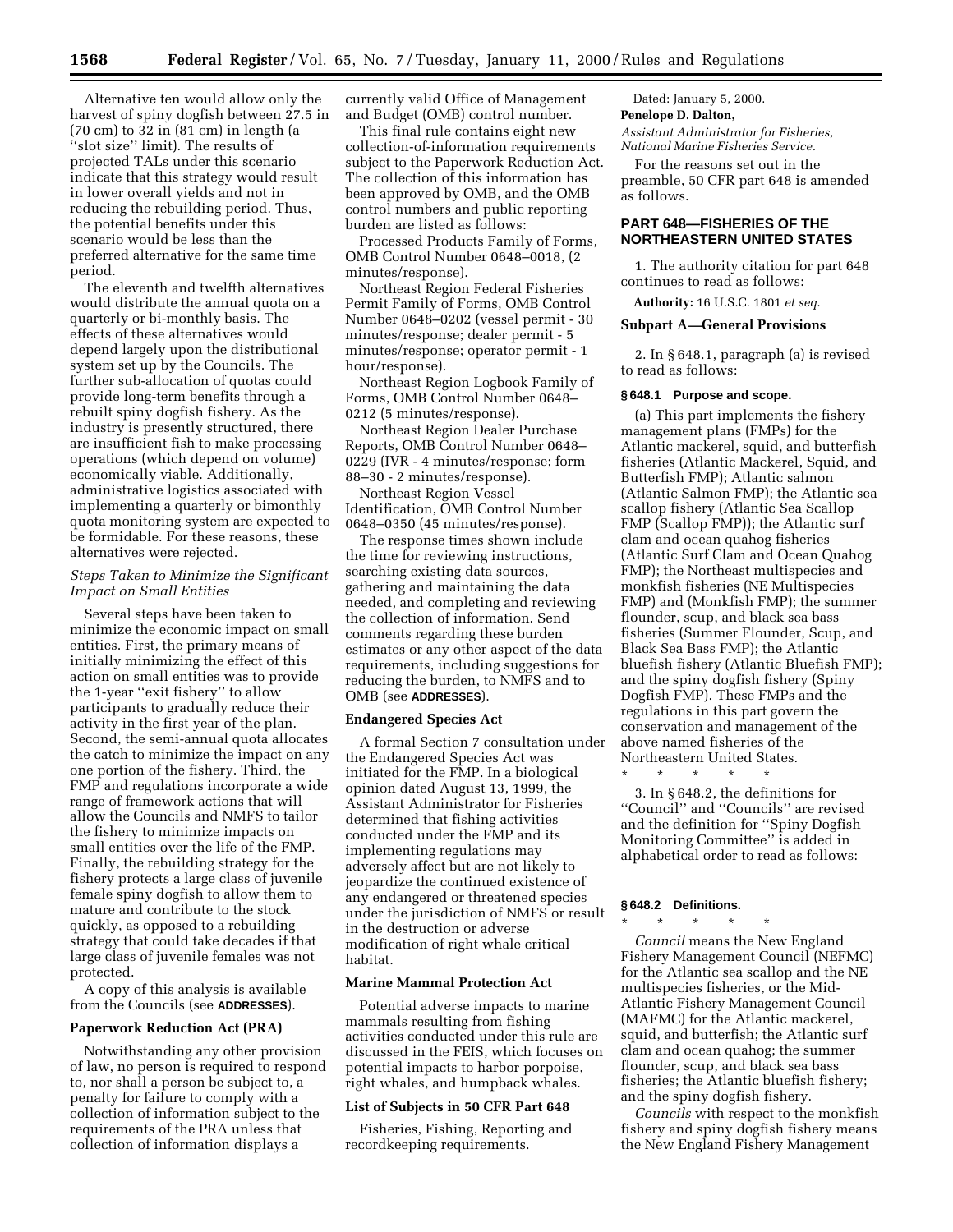Council (NEFMC) and the Mid-Atlantic Fishery Management Council (MAFMC).

\* \* \* \* \* *Spiny Dogfish Monitoring Committee* means a committee made up of staff representatives of the MAFMC, NEFMC, the NMFS Northeast Regional Office, the Northeast Fisheries Science Center, and the states, as well as two ex-officio industry members (one from each Council jurisdiction). The MAFMC Executive Director or a designee chairs the committee.

\* \* \* \* \* 4. In § 648.4, paragraph (a)(10) is reserved, paragraph (a)(11) is added, and the first 4 sentences of paragraph (b) are revised to read as follows:

## **§ 648.4 Vessel and individual commercial permits.**

 $(a) * * *$ 

(10) [Reserved].

(11) *Spiny dogfish vessels*. Any vessel of the United States that commercially fishes for, possesses, or lands spiny dogfish in or from the EEZ must have been issued and carry on board a valid commercial spiny dogfish vessel permit.

(b) *Permit conditions*. Any person who applies for a fishing permit under this section must agree as a condition of the permit that the vessel and the vessel's fishing activity, catch, and pertinent gear (without regard to whether such fishing activity occurs in the EEZ or landward of the EEZ, and without regard to where such fish or gear are possessed, taken or landed), are subject to all requirements of this part, unless exempted from such requirements under this part. All such fishing activities, catch, and gear will remain subject to all applicable state requirements. Except as otherwise provided in this part, if a requirement of this part and a management measure required by a state or local law differ, any vessel owner permitted to fish in the EEZ for any species managed under this part must comply with the more restrictive requirement. Owners and operators of vessels fishing under the terms of a summer flounder moratorium, scup moratorium, or black sea bass moratorium permit, or a spiny dogfish permit must also agree not to land summer flounder, scup, black sea bass, or spiny dogfish, respectively, in any state after the effective date of a notification published in the **Federal Register** stating that the commercial quota for that state or period has been harvested and that no commercial quota is available for the respective species. \* \* \*

\* \* \* \* \* 5. In § 648.5, paragraph (a) is revised to read as follows:

#### **§ 648.5 Operator permits.**

(a) *General*. Any operator of a vessel fishing for or possessing sea scallops in excess of 40 lb (18.1 kg), NE multispecies, monkfish, mackerel, squid, butterfish, scup, black sea bass, bluefish, or spiny dogfish harvested in or from the EEZ, or issued a permit for these species under this part, must have been issued under this section and carry on board a valid operator's permit. An operator's permit issued pursuant to parts 649 or 697 of this chapter satisfies the permitting requirement of this section. This requirement does not apply to operators of recreational vessels.

\* \* \* \* \*

6. In § 648.6, paragraph (a) is revised to read as follows:

#### **§ 648.6 Dealer/processor permits.**

(a) *General*. All NE multispecies, monkfish, sea scallop, summer flounder, surf clam, ocean quahog, mackerel, squid, butterfish, scup, black sea bass, and spiny dogfish dealers, and surf clam and ocean quahog processors must have been issued under this section and have in their possession a valid permit for these species.

\* \* \* \* \* 7. In § 648.7, paragraphs (a)(1)(i),  $(a)(3)(i)$ ,  $(b)$  heading, and  $(b)(1)(i)$  are revised to read as follows:

### **§ 648.7 Recordkeeping and reporting requirements.**

 $(a) * * *$ 

 $(1) * * * *$ 

(i) All summer flounder, scup, black sea bass, Atlantic sea scallop, NE multispecies, monkfish, Atlantic mackerel, squid, butterfish, or spiny dogfish dealers must provide: Dealer's name and mailing address; dealer's permit number; name and permit number or name and hull number (USCG documentation number or state registration number, whichever is applicable) of vessels from which fish are landed or received; trip identifier for a trip from which fish are landed or received; dates of purchases; pounds by species (by market category, if applicable), price per pound by species (by market category, if applicable); or total value by species (by market category, if applicable); port landed; and any other information deemed necessary by the Regional Administrator. The dealer or other authorized individual must sign all report forms. If no fish are purchased during a reporting week, no written report is required to be submitted. If no fish are purchased during an entire reporting month, a

report so stating on the required form must be submitted.

\* \* \* \* \*

(3) \* \* \* (i) Summer flounder, scup, black sea bass, Atlantic sea scallop, NE multispecies, monkfish, Atlantic mackerel, squid, butterfish, and spiny dogfish dealers must complete the ''Employment Data'' section of the Annual Processed Products Report; completion of the other sections of that form is voluntary. Reports must be submitted to the address supplied by the Regional Administrator.  $\star$   $\star$   $\star$   $\star$ 

(b) *Vessel owners or operators*.  $(1) * * * *$ 

(i) *Owners or operators of vessels issued a summer flounder, scup, black sea bass, Atlantic sea scallop, NE multispecies, monkfish Atlantic mackerel, squid, butterfish, or spiny dogfish permit*. The owner or operator of any vessel issued a permit for the species listed in the preceding sentence must maintain on board the vessel and submit an accurate daily fishing log report for all fishing trips, regardless of species fished for or taken, on forms supplied by or approved by the Regional Administrator. If authorized in writing by the Regional Administrator, a vessel owner or operator may submit reports electronically, for example by using a VMS or other system. At least the following information, and any other information required by the Regional Administrator, must be provided: Vessel name; USCG documentation number (or state registration number, if undocumented); permit number; date/ time sailed; date/time landed; trip type; number of crew; number of anglers (if a charter or party boat); gear fished; quantity and size of gear; mesh/ring size; chart area fished; average depth; latitude/longitude (or loran station and bearings); total hauls per area fished; average tow time duration; pounds by species (or count, if a party or charter vessel) of all species landed or discarded; dealer permit number; dealer name; date sold; port and state landed; and vessel operator's name, signature, and operator's permit number (if applicable).

\* \* \* \* \*

8. In § 648.11, paragraphs (a) and (e) are revised to read as follows:

### **§ 648.11 At-sea sea sampler/observer coverage.**

(a) The Regional Administrator may require any vessel holding a permit for Atlantic sea scallops, NE multispecies, monkfish, Atlantic mackerel, squid, butterfish, scup, black sea bass, or spiny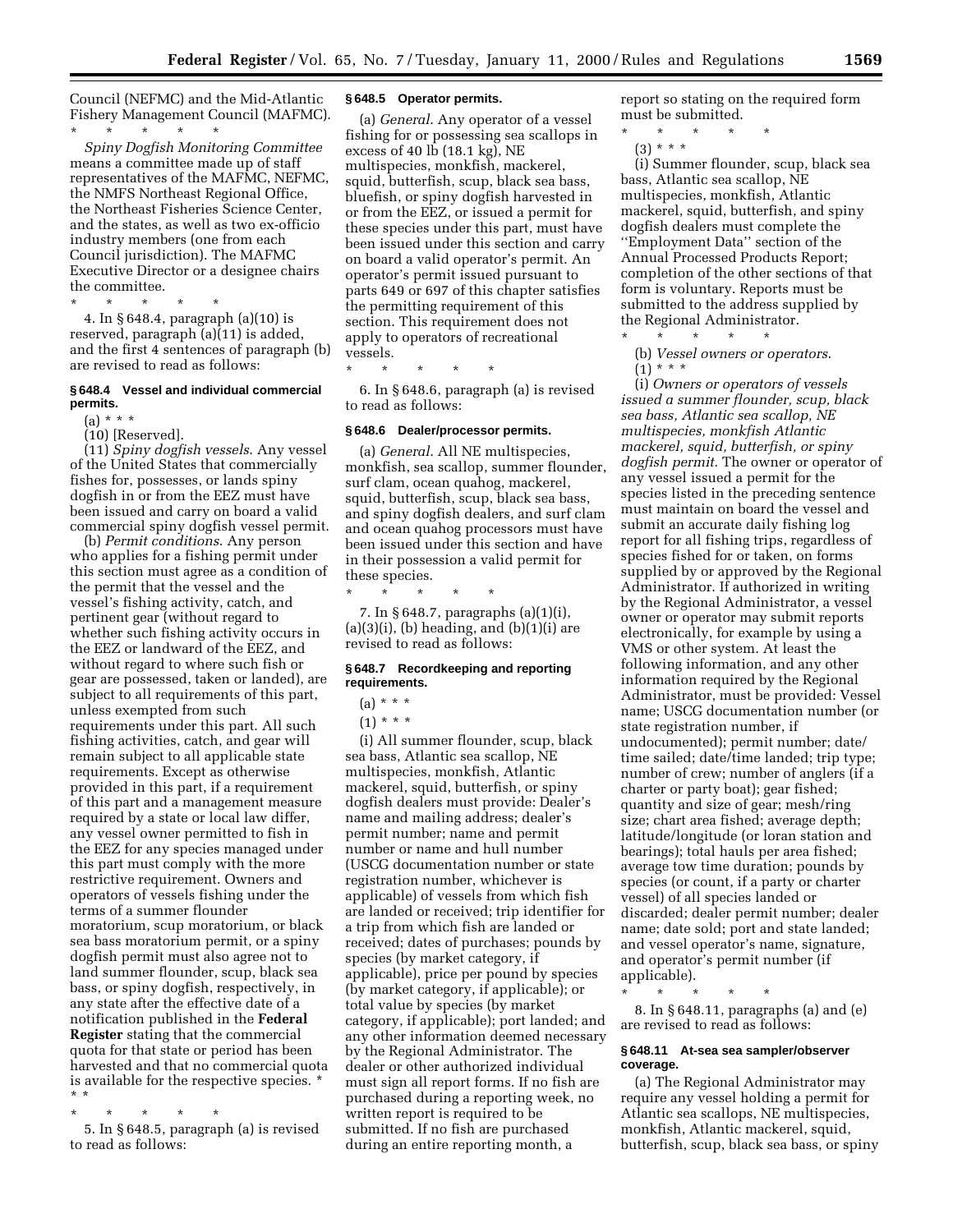**1570 Federal Register** / Vol. 65, No. 7 / Tuesday, January 11, 2000 / Rules and Regulations

dogfish, or a moratorium permit for summer flounder, to carry a NMFSapproved sea sampler/observer. If required by the Regional Administrator to carry an observer or sea sampler, a vessel may not engage in any fishing operations in the respective fishery unless an observer or sea sampler is on board, or the requirement is waived.

\* \* \* \* \*

(e) The owner or operator of a vessel issued a summer flounder moratorium permit, a scup moratorium permit, a black sea bass moratorium permit, or a spiny dogfish permit, if requested by the sea sampler/observer, also must:

(1) Notify the sea sampler/observer of any sea turtles, marine mammals, summer flounder, scup, black sea bass, spiny dogfish, or other specimens taken by the vessel.

(2) Provide the sea sampler/observer with sea turtles, marine mammals, summer flounder, scup, black sea bass, spiny dogfish, or other specimens taken by vessel.

\* \* \* \* \* 9. In § 648.12, the introductory text is revised to read as follows:

### **§ 648.12 Experimental fishing.**

The Regional Administrator may exempt any person or vessel from the requirements of subparts A (general provisions), B (Atlantic mackerel, squid, and butterfish), D (sea scallop), E (surf clam and ocean quahog), F (NE multispecies and monkfish fisheries), G (summer flounder), H (scup), I (black sea bass), or L (spiny dogfish) of this part for the conduct of experimental fishing beneficial to the management of the resources or fishery managed under that subpart. The Regional Administrator shall consult with the Executive Director of the MAFMC regarding such exemptions for the Atlantic mackerel, squid, butterfish, summer flounder, scup, black sea bass, and spiny dogfish fisheries.

\* \* \* \* \* 10. In § 648.14, paragraph (z) is reserved and paragraphs (a)(119), (a)(120), and (aa) are added to read as follows:

#### **§ 648.14 Prohibitions.**

 $(a) * * *$ 

(119) Purchase or otherwise receive, except for transport, spiny dogfish from any person on board a vessel issued a spiny dogfish permit, unless the purchaser/receiver is in possession of a valid spiny dogfish dealer permit.

(120) Purchase or otherwise receive for a commercial purpose spiny dogfish landed by a federally permitted vessel in any state, from Maine to Florida, after the effective date of notification published in the **Federal Register** stating that the semi-annual quota has been harvested and the EEZ is closed to the harvest of spiny dogfish.

\* \* \* \* \* (z) [Reserved].

(aa) In addition to the general prohibitions specified in § 600.725 of this chapter, it is unlawful for any person owning or operating a vessel issued a valid spiny dogfish permit or issued an operator's permit to do any of the following:

(1) Sell, barter, trade or transfer, or attempt to sell, barter, trade or otherwise transfer, other than for transport, spiny dogfish, unless the dealer or transferee has a dealer permit issued under § 648.6(a).

(2) Fish for or possess spiny dogfish harvested in or from the EEZ after the effective date of the notification published in the **Federal Register** stating that the semi-annual quota has been harvested and that the EEZ is closed to the harvest of spiny dogfish.

(3) Land spiny dogfish for a commercial purpose after the effective date of the notification published in the **Federal Register** stating that the semiannual quota has been harvested and that the EEZ is closed to the harvest of spiny dogfish.

(4) Remove the fins from spiny dogfish and discard the carcass.

(5) Land spiny dogfish fins in excess of 5 percent, by weight, of the weight of spiny dogfish carcasses.

(6) Store spiny dogfish fins on board a vessel after the vessel lands spiny dogfish.

10. Subpart K is added and reserved.

#### **Subpart K—[Reserved]**

11. Subpart L is added to read as follows:

# **Subpart L—Management Measures for the Spiny Dogfish Fishery**

Sec.

- 648.230 Catch quotas and other restrictions.<br>648.231 Closures.
	-
- 648.231 Closures. Time Restrictions. [Reserved]
- 648.233 Minimum Fish Sizes. [Reserved]<br>648.234 Gear restrictions. [Reserved]
- 648.234 Gear restrictions. [Reserved]<br>648.235 Possession limit. [Reserved]
- 648.235 Possession limit. [Reserved]<br>648.236 Special Management Zones.
- Special Management Zones. [Reserved]

648.237 Framework provisions.

### **§ 648.230 Catch quotas and other restrictions.**

(a) *Annual review*. The Spiny Dogfish Monitoring Committee will annually review the following data, subject to availability, to determine the total allowable level of landings (TAL) and other restrictions necessary to assure a

target fishing mortality rate (F) of 0.2 in 1999 through April 30, 2000, a target F of 0.03 from May 1, 2000, through April 30, 2003, and a target F of 0.08 thereafter will not be exceeded: Commercial and recreational catch data; current estimates of F; stock status; recent estimates of recruitment; virtual population analysis results; levels of noncompliance by fishermen or individual states; impact of size/mesh regulations; sea sampling data; impact of gear other than otter trawls and gill nets on the mortality of spiny dogfish; and any other relevant information.

(b) *Recommended measures*. Based on this review, the Spiny Dogfish Monitoring Committee shall recommend to the Joint Spiny Dogfish Committee a commercial quota and any other measures including those in paragraphs  $(b)(1)-(b)(5)$  of this section that are necessary to assure that the F specified in paragraph (a) of this section for the upcoming fishing year (May 1 through April 30) will not be exceeded. The quota may be set within the range of zero to the maximum allowed. The measures that may be recommended include, but are not limited to:

(1) Minimum or maximum fish sizes;

- (2) Seasons;
- (3) Mesh size restrictions;
- (4) Trip limits; or (5) Other gear restrictions. (c) *Annual fishing measures*. The Councils' Joint Spiny Dogfish Committee shall review the recommendations of the Spiny Dogfish Monitoring Committee. Based on these recommendations and any public comments, the Joint Spiny Dogfish Committee shall recommend to the Councils a commercial quota and, possibly, other measures, including those specified in paragraph (b) of this section, necessary to assure that the F specified in paragraph (a) of this section for the upcoming fishing year (May 1 through April 30) will not be exceeded. The commercial quota may be set within the range of zero to the maximum allowed. The Councils shall review these recommendations and, based on the recommendations and any public comments, recommend to the Regional Administrator a commercial quota and other measures necessary to assure that the F specified in paragraph
- (a) of this section for the upcoming fishing year will not be exceeded. The Councils' recommendations must include supporting documentation, as appropriate, concerning the environmental, economic, and other impacts of the recommendations. The Regional Administrator shall initiate a review of these recommendations and may modify the recommended quota